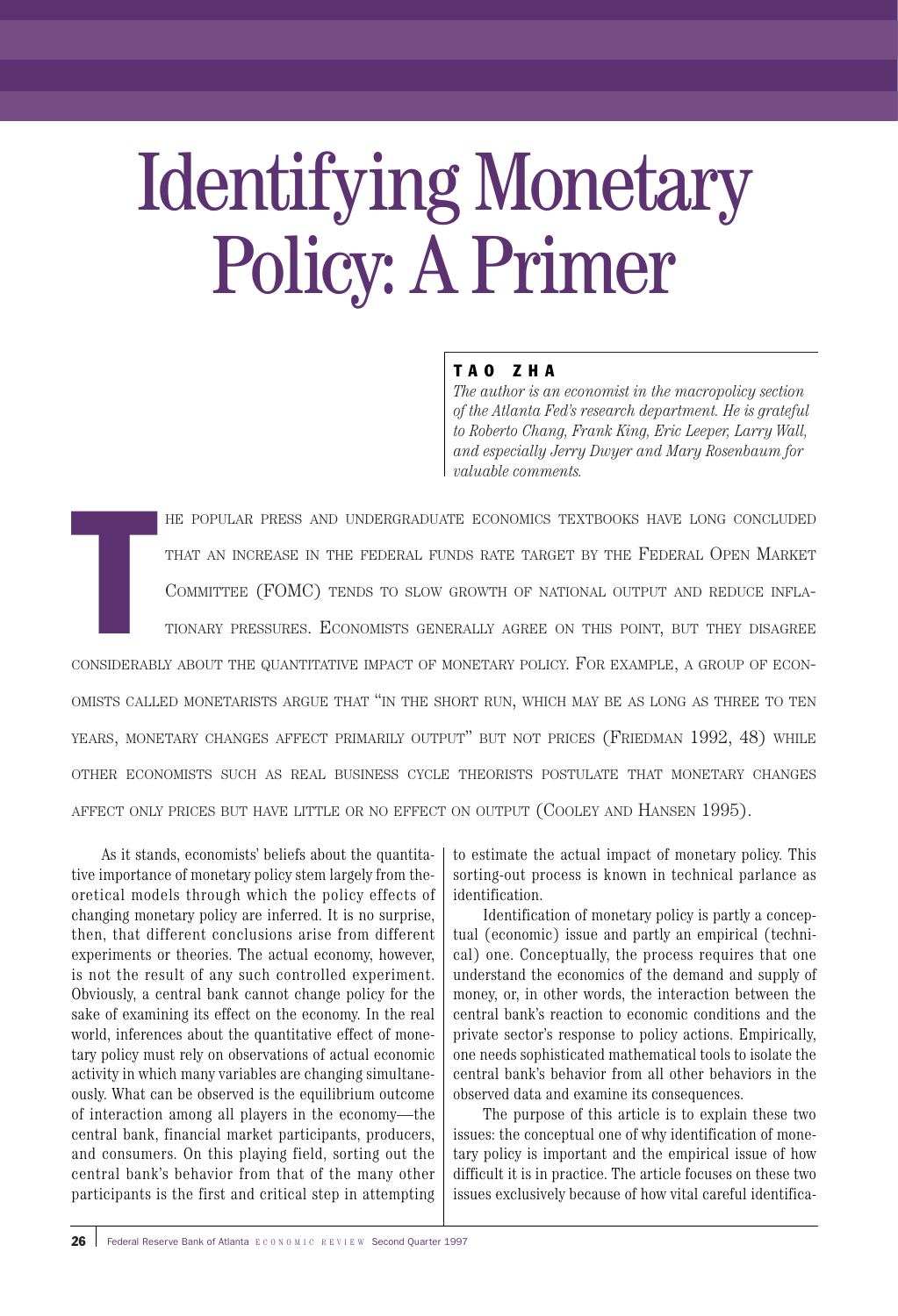tion is for an accurate assessment of policy effects. Given this purpose, the article refrains from discussing how to resolve the disparate views about the actual quantitative effect of monetary policy on a given country's economy. The discussion first explores identification of monetary policy as having much in common with issues familiar to us from basic economics principles. The article then discusses the identification issue special to the analysis of monetary policy and illustrates the process with a few examples of identifying monetary policy in different countries.

#### Demand and Supply

The abstract concept of money is clear: money is something the public accepts in exchange for goods and services. In reality, however, the measure of money is not so well defined: money can be currency in circulation, reserves, the monetary base (the sum of currency in circulation and reserves), M1 (currency plus checkable deposits), or M2 (M1 plus other assets). Whichever monetary aggregate is used, the analysis of monetary policy inevitably encounters the two blades of the monetary scissors: demand for and supply of money. Thus it is appropriate to begin exploring the importance of identifying monetary policy with an analysis of the demand and supply of money.

A simple, familiar example is instructive: the demand-supply relationship in the market of goods and services, in this case the wine market. If one has the data on the price of wine (*p*) and the quantity bought and sold (*q*), the bivariate demand-supply relationship can be described by the following two equations:

$$
q = \alpha_1 p + \alpha_2 X + \epsilon_d \text{ (demand)}, \tag{1}
$$

$$
q = \beta_1 p + \beta_2 Y + \epsilon_s \text{ (supply)}, \tag{2}
$$

where  $X$  is a set of variables (such as the government's excise tax and consumers' income) that affect the demand for wine, *Y* is a set of variables (such as the government's excise tax and weather condition) that affect the supply of wine, the  $\alpha$  coefficients describe the behavior of consumers, and  $\beta$ , the behavior of producers.

Before proceeding, explaining a few common notations and notions will lay the groundwork for discussion of these and additional equations. The notations *q*, *p*, *X*, and *Y* in equations (1) and (2) are variables while  $\alpha_{1}$ ,  $\alpha_{2}$ ,  $\boldsymbol{\beta}_1$ , and  $\boldsymbol{\beta}_2$  are coefficients. The sharp distinction between the "coefficient" and "variable" is an important one. A variable has a quantitative value observed in the data so that, for example, the variable *q* represents the price of wine bought and sold. A coefficient does not come directly from the data; rather, its quantitative value must be obtained by statistical methods. The process of obtaining the value of a coefficient is called estimation, a concept



important throughout the article. For instance, coefficients such as  $\alpha_1$  are to be estimated through equations (1) and (2). Finally, the notation  $\epsilon_d$  represents a random change that cannot be described by normal demand behavior, and this article calls  $\epsilon$ <sub>d</sub> a demand shock. The word *shock* has its familiar meaning of referring to something unpredictable. Similarly, the supply shock  $\epsilon_{a}$  in equation (2) indicates an unpredicted change in the supply of wine.

Economic theory implies that price is inversely related to quantity demanded (that is,  $\alpha_1 < 0$ ). It also tells us that when the price is higher, the firm is willing to produce more wine  $(\beta_1 > 0)$ . These relationships can be depicted in a two-dimensional figure like Chart 1, where the downward-sloping curve represents demand behavior and the upward-sloping curve represents supply behavior. Chart 1 is drawn under the assumption that variables other than *p* and *q* are held fixed. Therefore, if there are any changes in *X* or *Y*, the curves in Chart 1 will shift from the original equilibrium position. For example, when the government raises the tax on wine, both demand and supply will fall, their curves will shift to the left, and the equilibrium will change from  $E_1$  to  $E_2$  (Chart 2). How much the quantity of wine will be reduced (from  $q_1$  to  $q_2$ ) in the market depends on the behavior of consumers and producers, which is described in equations (1) and (2). In other words, it depends on how far the demand and supply curves in Chart 2 will shift. The policy analyst, to assess the tax's effect on the behavior of consumers and producers, must understand (correctly identify) both the demand function (1) and the supply function (2).

The argument about the importance of identifying the demand for and supply of wine can be carried over to the money market, although monetary analysis is of course far more complicated (see, for example, Leeper 1992). To begin with, one can think of the quantity of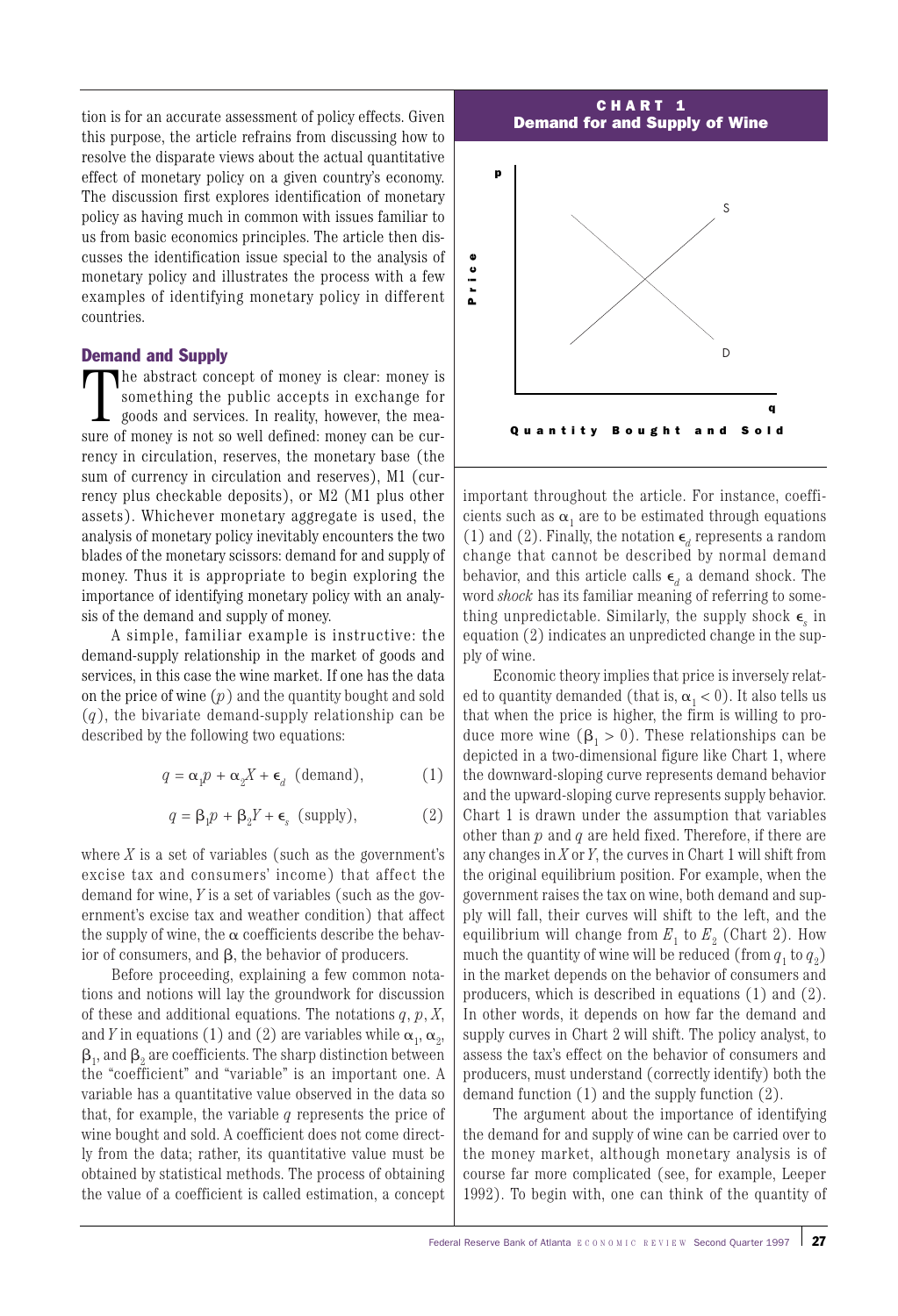#### CHA R T 2 Effect of the Government's Tax on Wine



money as resembling the quantity of wine and the opportunity cost of holding money (the interest rate) as the price of wine. Let *M* represent money and *R*, the nominal interest rate. Thus, analogous to the wine market, where *q* and *p* are jointly determined, *M* and *R* are determined by both demand and supply in the money market. Assume that all deposits in  $M$  do not bear interest.<sup>1</sup> The demand function for money derived in standard textbooks can be expressed as

$$
M - P = \alpha_1 y + \alpha_2 R + \epsilon_{MD} \text{ (money demand)}, \quad (3)
$$

where *y* represents national output; *P*, the general price level;  $\bm{\alpha}_1$ , the coefficient of  $y$ ;  $\bm{\alpha}_2$ , the coefficient of  $R$ ; and  $\epsilon_{MN}$ , the money demand shock.<sup>2</sup> The coefficient  $\alpha_1$  measures the percent change in demand for money in response to a percent change in output *y*, and the measure is known as the income elasticity of money demand.<sup>3</sup> As consumer income rises, the demand for goods and services will increase, and in turn their demand for money will rise so that they can purchase goods and services. Thus, the coefficient  $\alpha_1$  is expected to be positive. The coefficient  $\alpha_{\text{\tiny Z}},$  known as the interest elasticity of money demand, measures the percent change in money demand in response to a percent change in the interest rate. Since the public is willing to hold less (real) money  $(M - P)$ when the cost  $(R)$  of holding money increases, the interest elasticity  $\alpha$ , is expected to be negative. If one depicts the demand curve in the (*M, R*) plane (see Chart 3), the curve of demand for money has a negative slope (analogous to the downward-sloping curve in the demand for wine in Chart 1).

When broad monetary aggregates such as M1 or M2 are used, the term *money supply* in general involves not merely the behavior of the central bank but also the

behavior of banks and other financial institutions whose liabilities (such as checking deposits) serve as part of the medium of exchange as well as the behavior of depositors who decide how much currency to hold in relation to deposits. A central bank, through its open market operations or discount window lending, can affect monetary aggregates through the banking system. To see how a monetary aggregate such as M2 is affected, suppose that the Federal Reserve decides to increase the monetary base (the sum of the currency in circulation and reserves) by buying Treasury securities worth, say,  $\chi$  from a seller. Suppose the seller, now becoming a depositor, decides to deposit the full amount of  $x \in \mathbb{R}$  in Bank A, creating  $x \in \mathbb{R}$  in deposits in the bank. After meeting the reserve requirement (that is, the certain percentage of  $\chi$  that must be kept in the bank), Bank A lends part of the deposit to households who, now becoming depositors, decide to deposit the loans in, say, Bank B. The process can continue. Eventually, such a chain of deposit expansions through bank loans makes an increase in M2 a multiple of the initial increase in the monetary base. Thus the term *money multiplier*, defined by the ratio of the monetary aggregate (like M2) to the monetary base, is used to indicate the extent to which money is created or multiplied through the participation of both banks and depositors.

The incentive to increase deposits in the banking system lies in the prospect of making profitable loans. If the prospect is dim or the demand for loans falls off, banks may not create deposits up to the limit the reserve requirements allow. Thus they may, from time to time, have excess reserves in addition to required reserves. Furthermore, because of the uncertainty about deposit flows and transaction clearing within a day and from day to day, banks typically hold some excess reserves although there are incentives to minimize them. Clearly,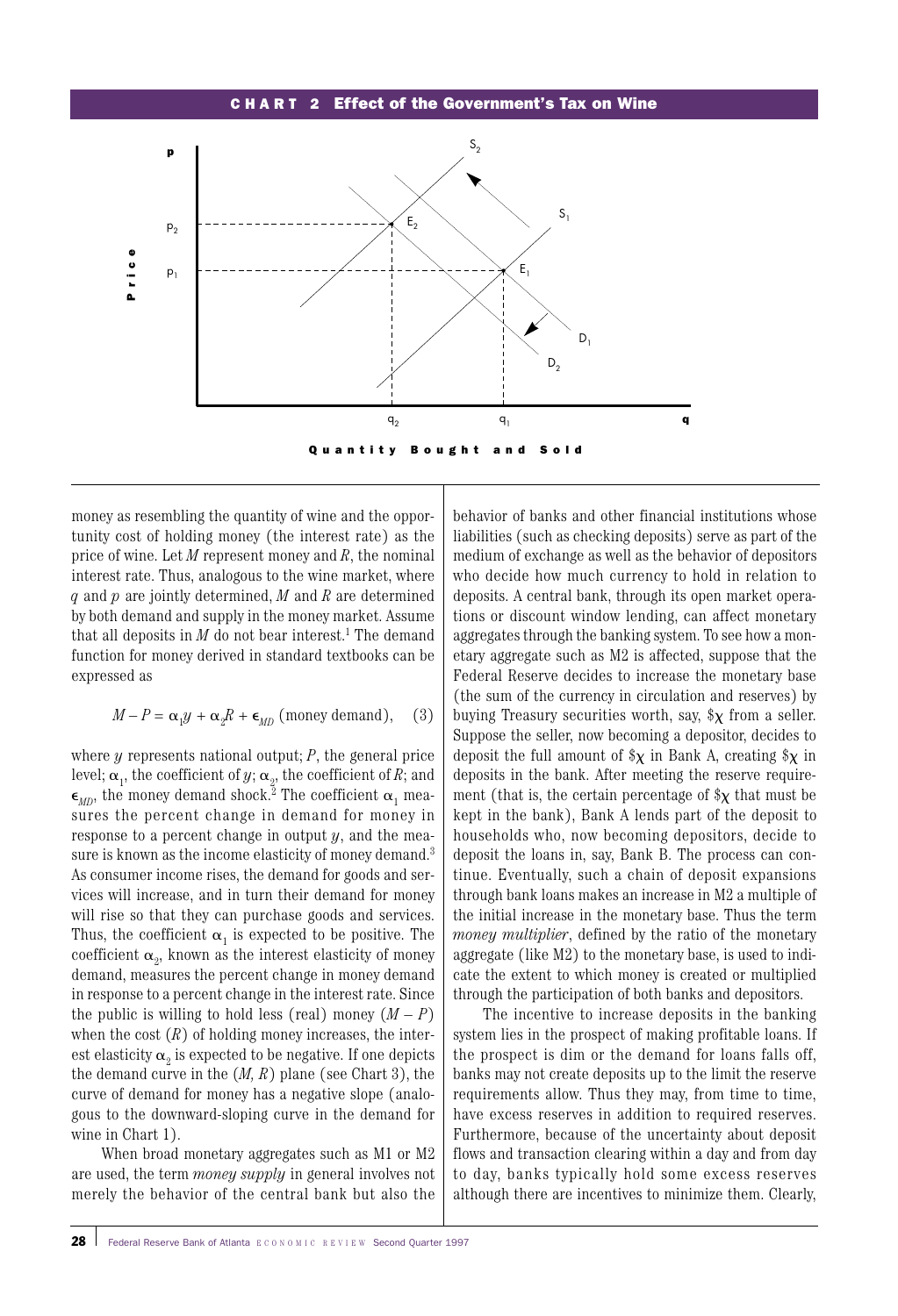banks' decisions about how much needs to be held as excess reserves, combined with depositors' decisions about how their portfolio should be allocated, can cause the supply of money to change. The central bank is not the only player whose behavior influences the money supply or the money multiplier. Taking all these behaviors into account, the supply function for money can be derived from the money multiplier (see Box 1 on page 32) and usually has the following form:

$$
M = \alpha_{3}R + \alpha_{4}X_{s} + \epsilon_{MS} \text{ (money supply)}, \qquad (4)
$$

where the coefficient  $\alpha_3$  is the interest elasticity of money supply, the coefficient  $\alpha_4$  is the elasticity in relation to  $X_{\!s}$ , which is a set of variables (such as reserves and output) that can influence the supply of money, and  $\epsilon_{\scriptscriptstyle MS}$  is the money supply shock, which is uncorrelated with the money demand shock  $\epsilon_{MD}$ . The  $\alpha$  coefficients are to be estimated, and the sign of  $\alpha_3$  is expected to be positive. One interpretation for the positive sign of  $\alpha_3$  follows the logic in Box 1: since each dollar of excess reserves is costly to hold because of forgone interest, the amount of excess reserves tends to decline as the rate of interest rises. Through the money multiplier effect, deposits and monetary aggregates tend to increase. Thus, one would expect an upward-sloping curve for the money supply function as depicted in Chart 3.

From the viewpoint of the policymaker the question is, Why is it important to separate the demand for money from the supply of money? Remember that in the example of the wine market, distinguishing the demand behavior of consumers and the supply behavior of producers is important for assessing the effect of the government's tax on the behavior of consumers and producers (recall Chart 2). Here, the central bank needs to assess policy effects in order to attain its objective. When policy actions shift the money supply curve (for example, from  $MS<sub>1</sub>$  to  $MS<sub>2</sub>$  in Chart 4), the change in the equilibrium quantity of money and the equilibrium rate of interest (from  $E_1$  to  $E_2$  in Chart 4) depends on two factors: the slope of the money demand curve as well as the slope of the money supply curve. Thus this section has shown that understanding the demand and supply of money is crucial for assessing (identifying) policy effects on, say, the quantity of money (*M*) and the rate of interest (*R*).



#### Central Banks' Behavior

The distinction between the demand for and supply of money, explained in the monetary model (3)-(4), is analogous to the intuitive demand-supply analysis in the wine market. What the model does not show is a he distinction between the demand for and supply of money, explained in the monetary model (3)-(4), is analogous to the intuitive demand-supply analyproblem unique to policy analysis: separating the central bank's behavior from the behavior of the banking system and depositors. It is the purpose of this section to discuss in detail the behavior of the central bank.

For simplicity of analysis, textbooks usually use the money supply curve in Chart 3 to represent the central bank's behavior under either of the following two assumptions. One is that the central bank is in complete control of a broad monetary aggregate like M2, in which case the money supply curve is vertical (Chart 5). The other assumption is that unpredicted changes in reserves are caused solely by unpredicted monetary policy shifts  $(\epsilon_{MS})$ and that these changes are the only random sources affecting (that is, shifting) the money supply curve in Chart 3.

Two caveats are in order. First, these two assumptions are generally not a good description of what actually happens. The central bank can heavily influence broad monetary aggregates such as M2 but cannot control them completely. Moreover, unpredicted changes in reserves can be caused by shifts in banks' demand for

*<sup>1.</sup> This assumption is made for the convenience of analysis. Some deposits such as savings accounts in M2 do pay interest on their balances. Then, the cost of holding these assets is reflected by the difference between the interest rate on these assets and the interest rate on other assets such as government bonds. This feature would complicate the analysis but not alter the basic conclusions.*

*<sup>2.</sup> All variables discussed in this article except for interest rates are logarithmic. Thus,* M – P *is the log of real balances (the money stock deflated by the general price level).*

*<sup>3.</sup> Note the adherence to the convention of using the term* income *instead of* output; *both names denote the variable* y*. The concept of elasticity, the percent change in one variable in response to a percent change in another variable, is frequently used in the article.*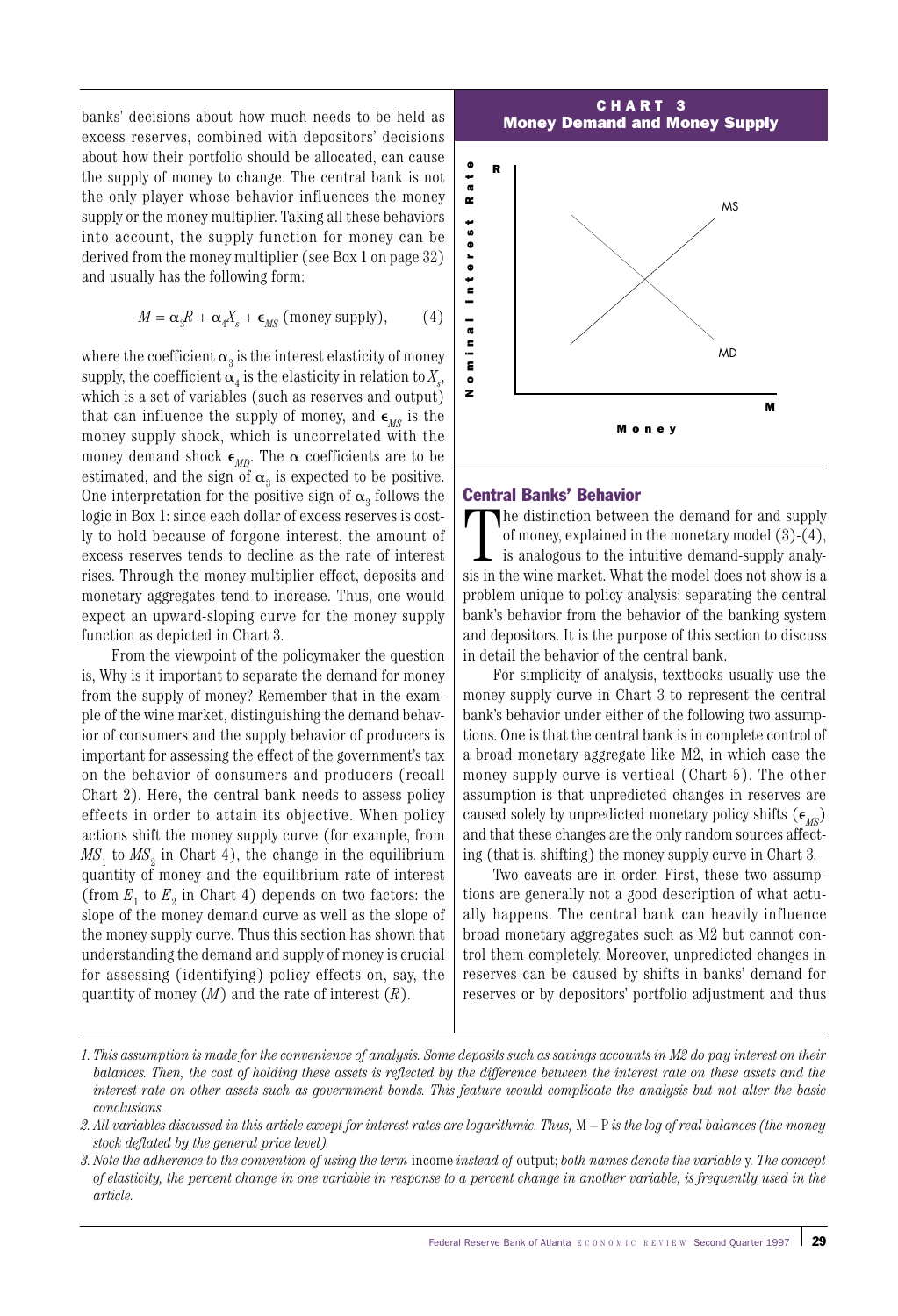#### CHART 4 Shift of the Money Supply



do not necessarily indicate policy shocks. Second, even if these two assumptions are reasonable, the money supply function discussed does not to this point describe the real world of the central bank's behavior.

What is the real world behavior of the central bank, after all? More important, to what extent can a policy analyst write down a function (functions) or equation that gives a good approximation of that behavior? The macroeconomic policy aspect of many central banks' behavior reflects both their responsibility for controlling inflation and their attention to policy's effect on overall economic activity. In the day-to-day implementation of U.S. monetary policy, for example, the Federal Reserve sets a target for the federal funds rate according to its objective. Its attempts to meet the target require tracking the amount of reserves and subsequently of deposit flows and monetary aggregates. In choosing its target, the Federal Reserve regularly examines economic forecasts prepared by its staff. The staff frequently explore the historical relationships between key macroeconomic variables (such as inflation and output) and policy instruments (such as reserves and the federal funds rate) and provide alternative economic outlooks under different assumptions about policy instruments such as different levels of the federal funds rate. Policymakers then decide what actions to take in order to attain their objectives.

The process of such policymaking is common across different industrial countries. For example, for the Bank of France, senior management "assesses the reserve position of the banking system and evaluates whether current market interest rates, especially the interbank rate, are consistent with the current stance of monetary policy and foreign rates. Instructions are then given to the money market trading room at the Bank of France to intervene

in the interbank market on the basis of the evaluations of money market and general macroeconomic conditions" (Batten and others 1990, 78). The Bank of Canada "uses economic projections to translate the Bank's objectives into suggested paths for the instruments of policy, and uses various economic and financial indicators, notably monetary aggregates, to monitor progress and help the Bank to act in a timely fashion when necessary" (Duguay and Poloz 1994, 197).

In short, a central bank tries to achieve its objective subject to the constraints imposed by the private sector's activity. As a result, the central bank comes out with a strategy or plan by reviewing the state of the economy. 4 This article refers to this strategy as the policy reaction function(s) and henceforth uses it to mean monetary policy or the central bank's behavior throughout. The reaction function is therefore composed of two components: the systematic reaction of policy to economic conditions and unexpected shifts in policy (policy shocks).

The discussion first turns to the systematic component of monetary policy because it is the essence of the specification (that is, description) of a reaction function. For illustration, suppose the Federal Reserve's objective is to stabilize inflation at some low level with the federal funds rate as a policy instrument. Since the Federal Reserve has no direct control over the general price level, it uses the federal funds rate to influence intermediate targets such as the three-month Treasury bill rate and M2. Unfortunately, there is no simple linkage of the federal funds rate with M2 and of M2 with the general price level, at least in the short run. The price level today is affected not only by current and past movements in other variables such as the federal funds rate, M2, and output but also by previous changes in the price level itself. The changes in all the variables reflect the interaction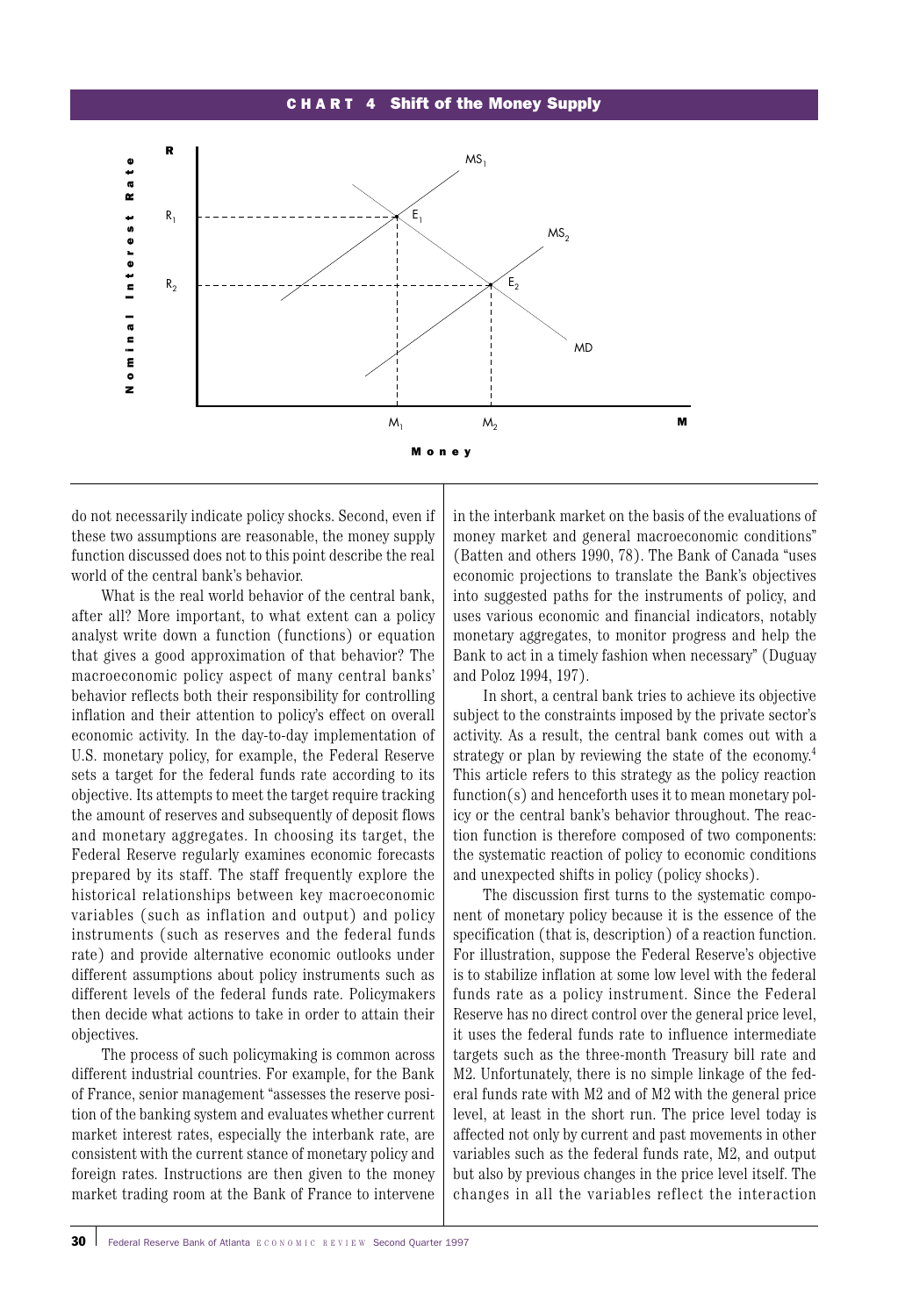between policy actions and economic activity in the current and previous periods. To attain price stability, the Federal Reserve will adjust its federal funds target in response to changes in all crucial economic variables such as M2, the price level, and output. The reaction function can therefore be summarized as

$$
FR = \beta_1 M + \beta_2 R + \beta_3 X + \epsilon_{MS}
$$
 (policy reaction), (5)

where *FR* stands for the federal funds rate; *M*, for M2; *R*, the three-month Treasury bill rate; and *X*, a set of other crucial variables that are used by the Federal Reserve to predict fluctuations in the general price level.<sup>5</sup> To give an example of which variables are contained in *X*, suppose monthly data are used to estimate the  $\beta$  coefficients in the Federal Reserve's reaction function (5). The set *X* should include all the crucial variables the Federal Reserve uses in making its policy decisions. The variables that may be excluded in *X* are the price level and output in the present month, on the grounds that the data on these variables are available only after the end of the month. Similarly, one should include in the reaction function not only variables (such as the federal funds rate, commodity prices, M2, exchange rates, output, and the price level) in the previous months but also variables such as commodity prices, M2, and exchange rates in the present month. Current data on commodity prices and financial variables provide the Federal Reserve with information about the market's expectation of future inflation while the data from the previous months help predict future economic activity. *ry, the reader is the reader of monetary and the reader of monetary in the reader of the reader of monetary economic any standard text be reader to the reader of the reader of the reader of the reader of the reader of the* 

Given the systematic component  $\beta_1 M + \beta_2 R + \beta_3 X$  in the policy reaction function (5), the sign of the coefficient  $\beta_1$  is particularly interesting because it indicates how the federal funds rate responds to a change in the monetary aggregate. Suppose there is an increase in the monetary aggregate. If the central bank believes that such an increase will lead to a rise in future inflation, it will tend to increase the federal funds rate in order to offset the rising monetary aggregate. The sign of  $\beta_1$  is therefore expected to be positive.

The second component of equation (5) is the random shock  $\epsilon_{MS}$ , which reflects an unpredicted shift in monetary policy. The notion of randomness here is the same as when newspapers use the term *shock* to refer to an oil shock, which appears random because it is unpredictable. Likewise, policy shocks occur when the central bank's instrument changes unpredictably. To explain fur-



ther, consider the Federal Reserve's policy. Suppose the Federal Reserve's objective is to keep inflation low in the long run and its policy instrument is the federal funds rate. In the short run (say, three to ten years), however, the dynamic relationships between output, unemployment, inflation, and the federal funds rate are complicated, and the trade-off between inflation and output may be substantial and is uncertain. A policy decision reached by sifting through such uncertain relationships can be as unpredictable as any other economic condition.<sup>6</sup> Such an unpredicted movement in the federal funds rate is called a policy shock— $\epsilon_{MS}$  in equation (5)—while the predicted movement (systematic reaction) is characterized by  $\beta_1 M + \beta_2 R + \beta_3 X$ .

Note the close connection between the functional forms  $(4)$  and  $(5)$ : the reaction function  $(5)$  can be rearranged to have the same functional form as the money supply function  $(4)$ , and  $X<sub>s</sub>$  in  $(4)$  can then be thought of as including both *X* and the federal funds rate (*FR*) in (5). Is the sign of  $\alpha_3$  in the newly derived function (4) positive as in the original money supply function? Recall the argument for the positive sign of  $\beta$ , in equation (5): the Federal Reserve tends to increase the federal funds rate in order to offset the rising monetary aggregate (leaning against the wind, so to speak). When the federal funds rate (*FR*) is expected to rise, the threemonth Treasury bill rate (*R*) will tend to rise because there is a strong positive relationship between *R* and expected *FR*. <sup>7</sup> Thus one should expect the positive sign of

*<sup>4.</sup> Formally, one can think of the strategy coming from the first-order conditions in the central bank's maximization problem in a theoretical model.*

*<sup>5.</sup> The term*  $\epsilon_{\text{MS}}$  *will be discussed later.* 

*<sup>6.</sup> See Leeper, Sims, and Zha (1996) for further discussions.* 

*<sup>7.</sup> Such a relationship is known as the expectation theory of the term structure in the economic literature. For details of the theo-*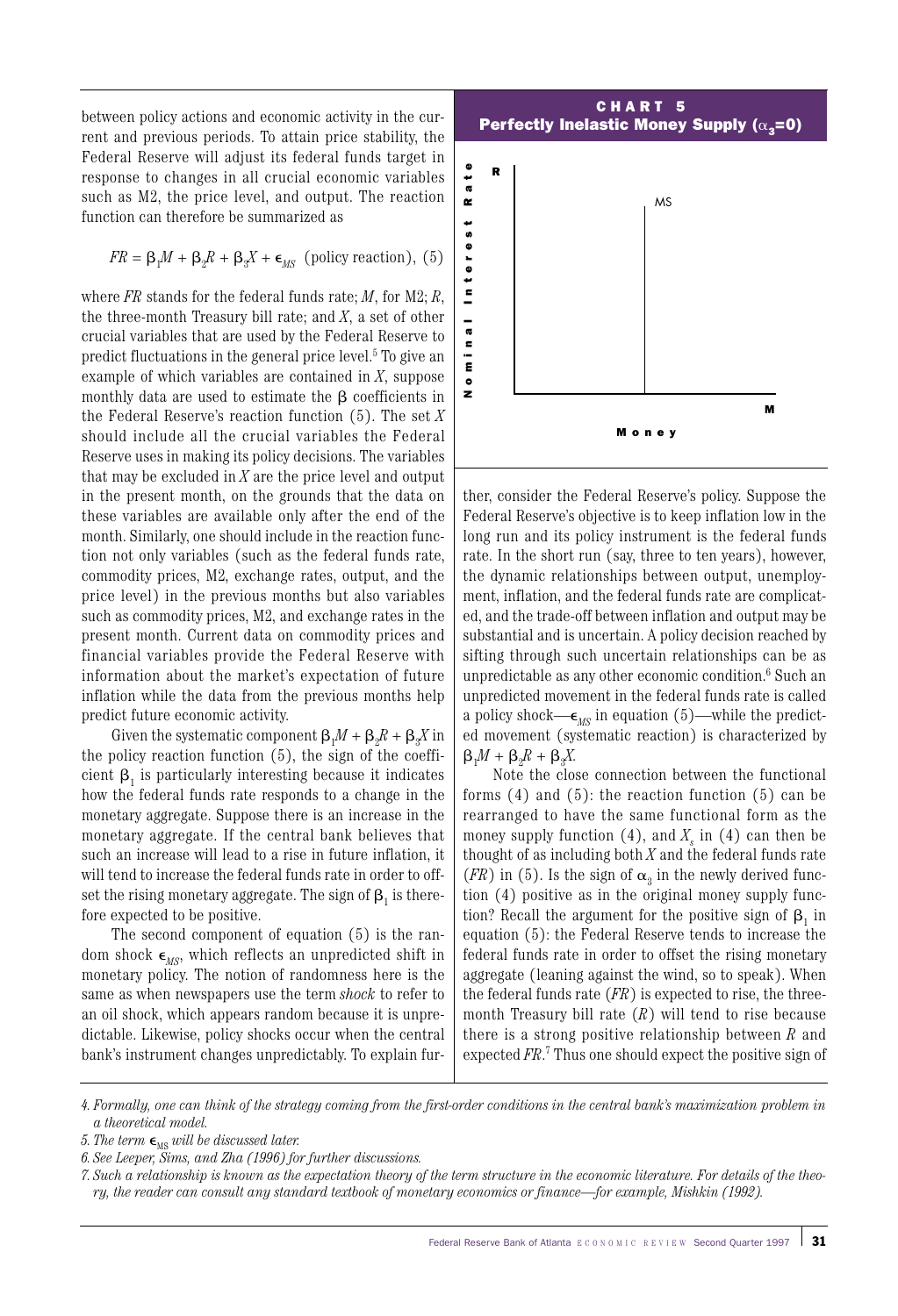#### $\mathbf{0} \times \mathbf{1}$

# Traditional Approach to the Supply of Money

 $\prod$ n standard textbooks, "money supply" typically refers to the joint behavior of the central bank, commercial banks, I the joint behavior of the central bank, commercial banks, and depositors. The derivation of the money supply function or equation in this box draws directly from McCallum (1989, 55-73). Suppose that M1 is the definition of money and the central bank resembles the Federal Reserve. By definition,

$$
M = C + D,\tag{A1}
$$

where *C* stands for the currency in circulation (held by the nonbank private sector) and *D* the checkable deposits. The monetary base *MB* that is heavily influenced by the central bank is

$$
MB = C + TR.\tag{A2}
$$

Note that *TR* stands for the total reserves, which can be further broken into two components:

$$
TR = RR + ER,\tag{A3}
$$

where *RR* is the required reserves and *ER* is the excess reserves.1 The key relationships between the deposits and the other variables are

$$
C/D = cr,\tag{A4}
$$

$$
TR/D = rr,\tag{A5}
$$

$$
RR/D = k,\tag{A6}
$$

$$
ER/D = e(R), e'(R) < 0,\tag{A7}
$$

where the ratios *cr, rr,* and *k* are assumed to be constant (or are not influenced by other variables if changing over time). The assumption that  $e(R)$  decreases with *R* is based on the belief that the banks will hold less excess reserves when the interest rate *R* rises. A rise in *R* indicates the opportunity cost of holding the excess reserves.

Using (A4), one can rewrite equation (A1) as

$$
M = (cr + 1)D.
$$
 (A8)

Combining  $(A2)$ ,  $(A3)$ ,  $(A4)$ ,  $(A5)$ ,  $(A6)$ , and  $(A7)$  leads to

$$
MB = [cr + k + e(R)]D.
$$
 (A9)

The money multiplier, defined by the ratio of money to the monetary base, can be derived from equations (A8) and (A9):

$$
\frac{M}{MB} = \frac{cr+1}{cr+K+e(R)}.\tag{A10}
$$

Using the expression  $\mu(R; k, cr)$  to summarize the righthand term of equation (A10) yields the simple money supply function:

$$
M = \mu(R; k, cr)MB.
$$
 (A11)

It is obvious from (A7) and (A10) that the money supply function (A11) implies the upward-sloping curve of money supply. Thus, the function (A11) can be written in the form of equation (4), where the condition  $\alpha_3 > 0$  reflects the upward-sloping curve of the money supply.

*<sup>1.</sup> Some central banks, like Canada's, no longer have the legal reserve requirement. But such banks still hold reserves in response to the withdrawal of deposits. In the case of Canada,* RR *can be thought of as the desired reserves—the amount the banks desire to hold (see Barro and Lucas 1994).*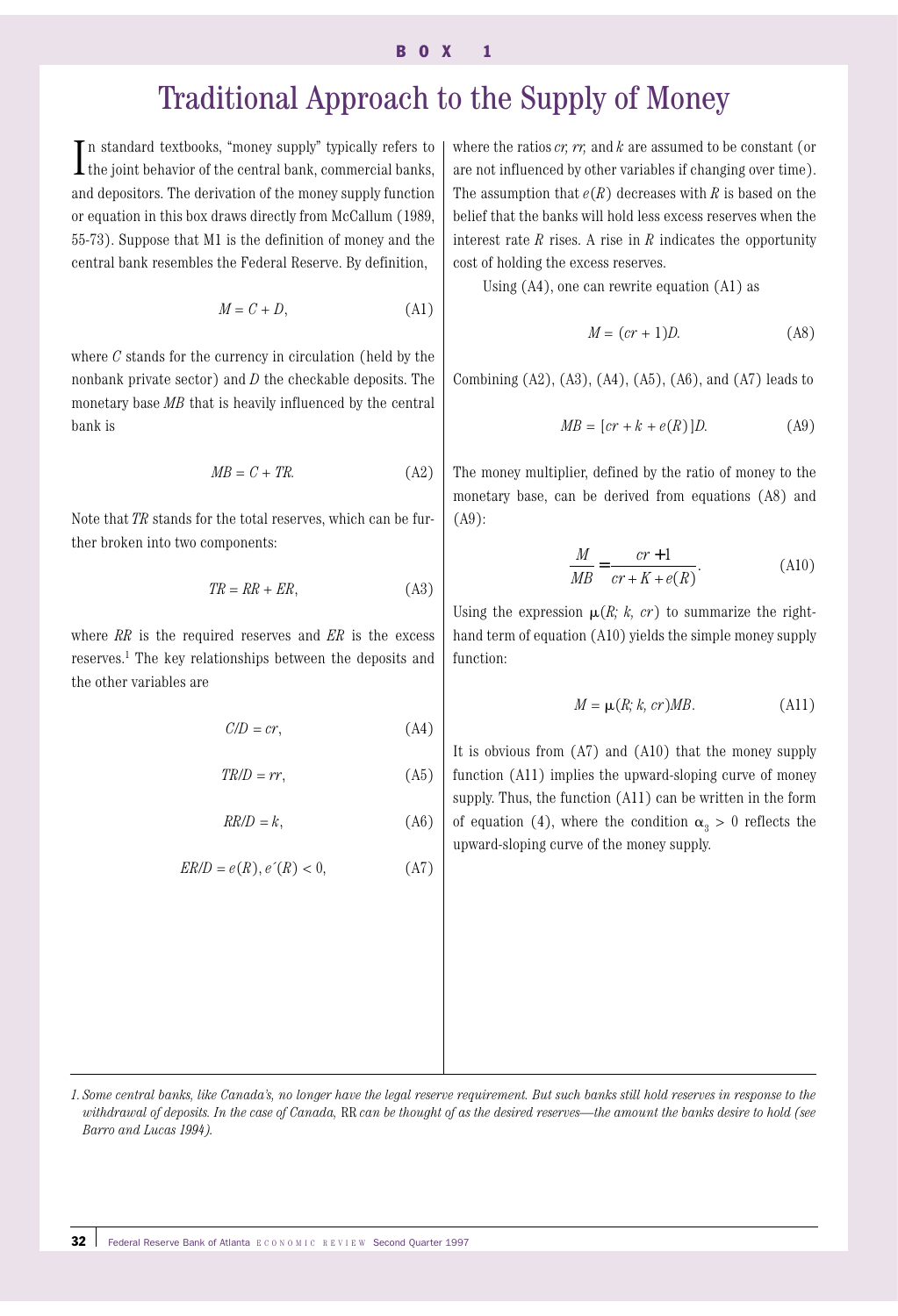$\alpha_3$  and the upward-sloping curve of the newly derived function (4) when depicted in the two-dimensional (*M, R*) chart. Now, however, the new function (4) has a different interpretation: it describes the policy behavior, not a joint behavior of the central bank, commercial banks, and depositors. Despite the nuances in interpreting the same functional form (4), the practice of calling the reaction function "money supply" is very common because it is always intuitive to think of demand and supply. Accordingly, this article shall continue to interchange the terms.

In summary, this section discusses the behavior of the central bank, emphasizes the significance of understanding the policy's systematic response to economic conditions, and shows how such behavior can be modeled or approximated by the policy reaction function (5). Moreover, it reinterprets the traditional money supply function discussed in the previous section as the policy reaction function but does so without changing the characteristics of the money supply function (for example, the upward-sloping curve of the supply function). Given this reinterpretation, one is able to analyze the effect of monetary policy in the intuitive framework of demand and supply, as will be shown in later sections.

## Other Points about Identifying Monetary Policy

The antecedent sections establish the importance of identifying monetary policy (separating money demand from money supply) and describe how the money supply function (4) can be used to approximate a he antecedent sections establish the importance of identifying monetary policy (separating money demand from money supply) and describe how the central bank's behavior. Even so, the point about the importance of identifying monetary policy is still often misunderstood. Two popular contentions merit further discussion.

One position is that central banks know exactly what their monetary policy or behavior is and from their viewpoint there is no need to separate the money demand and money supply. For example, if a central bank's objective is a commitment to price stability, monetary policy is to make the general price level stable, and thus the private sector's behavior (such as the demand for money) is not the policymaker's concern. While this notion seems prima facie sensible, it is simply incorrect. It confuses the central bank's objective with its policy, which, as the discussion in the last section argues, is a strategy designed to achieve the objective. The real issue is not whether the central bank knows its objective; the real issue is whether it knows how to form a strategy (monetary policy) to attain its objective. The formation is difficult and requires a thorough understanding of the interaction between the central bank's behavior (money supply) and the private sector's activity.

Consider, for example, Canadian monetary policy. Analysis of Canadian monetary policy is instructive not only because most countries resemble Canada in the

sense that they are small and open relative to the U.S. economy but also because it is of interest to U.S. policymakers as the U.S. economy has become increasingly integrated with the rest of the world, especially with other major industrialized countries. Suppose the price of world commodities suddenly drops while other conditions or variables do not change. Since Canada is an exporter of raw materials and commodities, Canadian residents' income will decline. Falling Canadian income means a decrease in the demand for Canadian money, which by itself would lower the exchange value of Canadian currency. If a falling Canadian currency has a direct positive impact on Canadian prices in the short run (see Dornbusch and Krugman 1976), the Bank of Canada

will try to stabilize the exchange rate in hopes of stabilizing the price level. In the process of formulating such a monetary policy, the Bank of Canada must have a fairly accurate idea of the demand for Canadian money. It also must have a strong sense of its own behavior (money supply) in order to predict the equilibrium quantity of money and the

To assess the effect of monetary policy requires understanding the interaction between the central bank's behavior and the private sector's activity.

equilibrium rate of interest (the intersection of demand and supply in Chart 3), as changes in both the money stock and the interest rate will affect the exchange rate and the price level. This example is important because monetary policy in most countries, unlike in the United States, resembles Canadian monetary policy in the sense that the domestic economy is heavily influenced by foreign economies and the exchange rate plays a considerable role in policy formation.

In the case of the United States, some would say that monetary policy is easy to formulate: it calls for simple adherence to the federal funds rate target the Federal Reserve itself chooses. Again, this argument is a sophism. The federal funds rate target is not set arbitrarily; it reflects the Federal Reserve's concern about its own objective of, say, price stability. When fluctuations in economic activity or the repercussions of past policy choices threaten such an objective under the current rate of federal funds, a new target for the federal funds rate will be chosen. Indeed, as shown in Chart 6, the federal funds rate has changed over time, sometimes frequently. How the target is set reflects how the Federal Reserve reacts to the changing state of the economy, which is described by the reaction function (5) or (4). The Federal Reserve's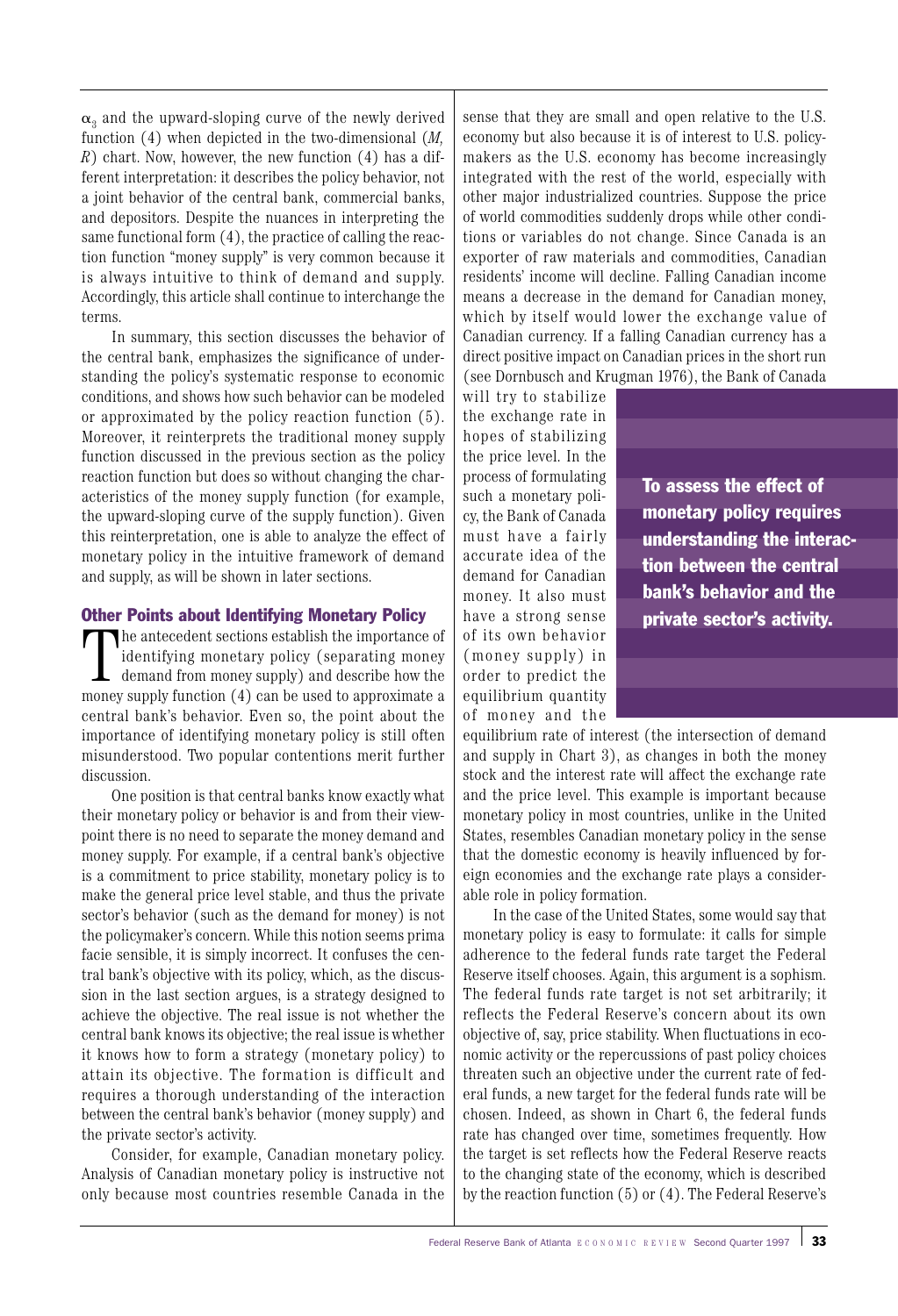#### CHA R T 6

Time Series Pattern of Federal Funds Rate and Three-Month Treasury Bill Rate



reaction function can be complicated because there is no simple relationship between the federal funds rate and the general price level, at least within three to ten years.

The other popular contention that questions the role of separating money demand and money supply argues that although a central bank's decision is based on its staff's forecasts of a wide range of macroeconomic variables, such forecasts do not identify distinctive behaviors of the central bank and the private sector. For example, in most models that forecast real gross domestic product (GDP), monetary aggregates, interest rates, and prices, the central bank's reaction function is not explicitly specified or sorted out. But it does not follow that the policymaker has no idea of money demand and money supply. In fact, during the process of decision making, the central bank's behavior and the private sector's behavior are closely examined by looking into the past movements of various key macroeconomic variables (such as M2 and the general price level). When conducting monetary policy, the policymaker always wants to know how much changes in M2 are influenced by present monetary policy (the money supply side) and how much those are merely caused by portfolio shifts in the private sector (the money demand side). If, say, the money demand curve shifts to the right from  $MD_1$  to  $MD_2$  and if the central bank desires to have the money stock at *M\** (Chart 7) in order to keep inflation in check, an economic model that explicitly separates the central bank's behavior and the private sector's behavior can undoubtedly aid the policymaker in deciding how the money supply curve needs to be shifted accordingly (from  $MS<sub>1</sub>$  to  $MS<sub>2</sub>$  in Chart 7). Moreover, such a model allows one to forecast different paths of macroeconomic variables conditional on different policy

actions in the future. For example, the Federal Reserve may be interested in deciding whether the federal funds rate in the next two years should be 5 percent or 6 percent or 4 percent. If the economic model distinguishes policy behavior and the private sector's behavior, it can be used to examine how policy actions in the future would lead to different forecasts of the price level, M2, the unemployment rate, and other variables.

The discussion in this section replies to some prevalent naive thinking about the issue of identifying monetary policy. It reinforces the point that the actual formation of monetary policy in any country is a complicated process. To assess the effect of monetary policy requires understanding the interaction between the central bank's behavior and the private sector's activity.

#### More on Demand and Supply

So far, the discussion has been concerned with why<br>dentification of monetary policy is important in<br>policy analysis. It has not yet answered the question<br>of how we identify monetary policy in practice. How diffi identification of monetary policy is important in policy analysis. It has not yet answered the question of how we identify monetary policy in practice. How difficult is it to estimate the money demand function (3) and the money supply function (4) or to obtain from the observed data the values of  $\alpha$  coefficients in both equation (3) and (4) so that the actual curves of money demand and supply can be plotted? This section turns to this "how" question, which is the essence of identification integral to all empirical study in economics. It begins with the familiar wine market example and then discusses how to estimate the demand and supply of money.

As shown in the dots in Chart 8, the data on the quantity and price of wine are the equilibrium outcome from movements in both demand and supply. These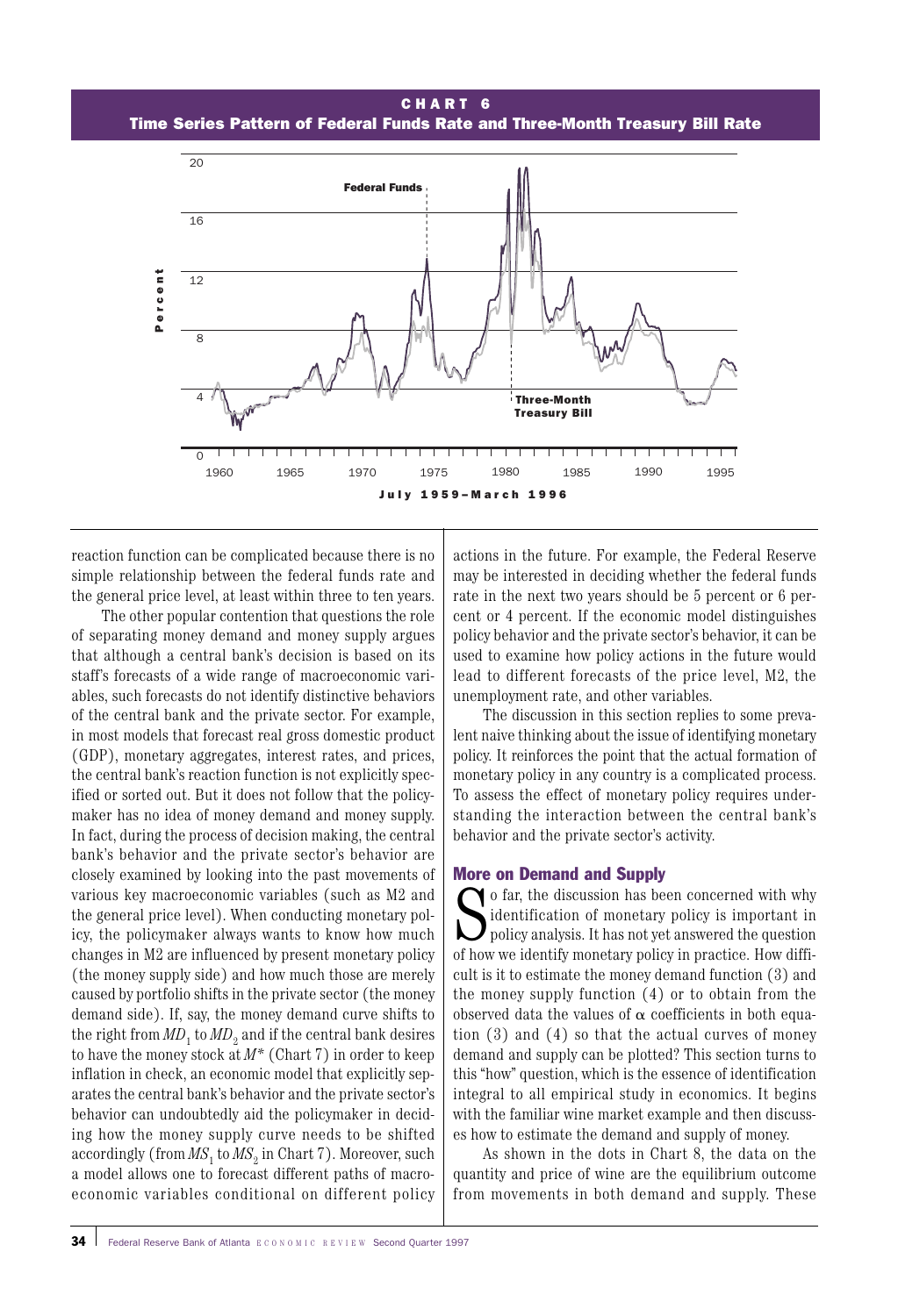#### CHA R T 7 Monetary Policy Reaction



movements, caused by either the  $\epsilon$  shocks or other factors such as the government's tax and the consumers' preference for wine over beer, or by both, make the estimation of the demand and supply curves a challenge. A popular approach uses the data to estimate the relationship of quantity to price with the equation

$$
q = \gamma_1 p + \epsilon. \tag{6}
$$

The obvious problem with this approach is that one cannot be sure whether equation (6), after being estimated, is a demand function, a supply function, or a combination of the two. Suppose  $\gamma_1$  is estimated to be  $-3$  as indicated by the curve  $E_{data}$  in Chart 8, implying that the quantity of wine increases by 3 percent when the price falls by 1 percent. This estimated relationship between *q* and *p* does not mean that the actual demand for wine (indicated by the curve *D* in Chart 8) is as elastic as  $-3$ . The reason  $\gamma_1$ and  $\alpha_1$  are not equal is that  $\gamma_1$  represents the coefficient in the relationship (6) that is directly observed in the data while  $\alpha_1$  represents the coefficient in the wine demand function (1) that is not directly observable.<sup>8</sup> Suppose that the policy analyst mistakenly took the estimated function represented by  $E_{data}$  in Chart 8 as the demand function. The analyst would anticipate that the quantity demanded will rise substantially when the price of wine drops. But since the actual demand curve represented by  $D$  in the chart is much steeper than the curve  $E_{data}$ , the actual demand is less elastic than the one estimated and the quantity actually demanded will not rise so substantially. Then, any conclusions based on this estimate of consumer behavior can be misleading.

The wine market example illustrates that even when demand and supply have simple, uncomplicated relationships, identifying (that is, estimating) each of them is difficult. The same identification problem exists if one tries to estimate both money demand and money supply from the observed data because the data themselves are not sufficient to distinguish supply from demand. Suppose one wants to identify the money supply function. The question is, How can one distinguish the specific behavior of the central bank from the observed data, or how can one figure out the money supply curve in Chart 3? Clearly, one cannot follow the practice of estimating equation (6) in the wine market example and use the data on *M* and *R* to estimate such a relationship. Some factor or factors are needed that will shift the money demand curve but not the supply curve. Then, if one traces out the observed data as illustrated by the dots in Chart 9, the time series pattern will precisely reveal the money supply curve that describes the central bank's behavior. Thus, the basic idea of achieving identification is to isolate factors that are in one of the relationships, such as the money demand function (3), but not shared with the others, such as the money supply function (4). An assumption about which factor influences which equation is called an identifying assumption.

Are there such factors? As discussed above, since the central bank is unable to observe the data on output (*y*) and the general price level (*P*) within the present month, the set of variables  $X<sub>s</sub>$  in (4) does not contain  $y$ and *P*. Thus, changes in current output and the current price level serve as the shifters that move the money

*<sup>8.</sup> For similar reasons,*  $\gamma_1$  *and*  $\beta_1$  *are not equal.*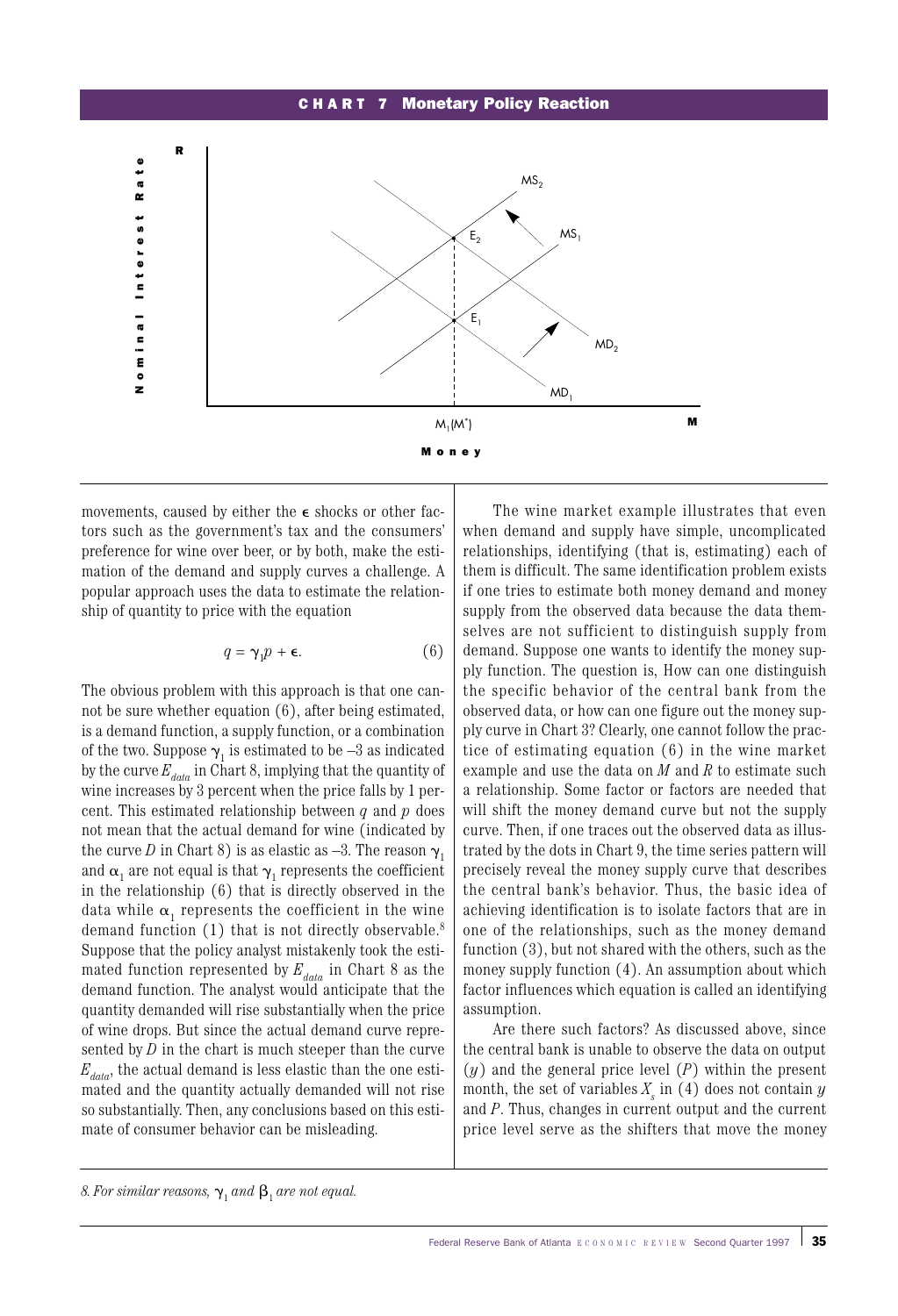#### CHA R T 8 Equilibrium Quantity and Price of Wine



demand curve but not the money supply curve (Chart 9) and help estimate the money supply curve from the data.

The money demand function can also be estimated (identified) in similar spirit. Recall that the information set  $X<sub>e</sub>$  in the money supply function  $(4)$  contains the exchange rate or the commodity price index or both, which are excluded in the money demand function (3). Movements in the exchange rate or commodity price index will shift the money supply curve but not the money demand curve (Chart 10). The money demand curve can then be traced out when there are enough changes in the exchange rate or commodity price index.

Charts 9 and 10 demonstrate the basic idea of achieving identification, but the actual estimation of both the money demand function (3) and the money supply function (4) is far more complicated. When both output (shifting the money demand curve) and the exchange rate (shifting the money supply curve) change at once, the money demand and money supply curves will shift simultaneously (Chart  $11$ ).<sup>9</sup> Therefore, one cannot estimate the demand function (3) or the supply function (4) in isolation, as Charts 9 and 10 seem to suggest. Indeed, both functions must be estimated jointly, not in isolation. See Box 2 (page 38) for a discussion of the technical difficulties involved. Nonetheless, the basic idea of achieving identification is clear: conceptually, to do so one needs factors that shift the demand curve independent of the supply curve or vice versa; technically, the demand and supply functions must be estimated simultaneously.

#### Different Empirical Approaches

**Exercise Franch has historically used a variety of**<br>
effects from the observed data. To circumvent both<br>
the concentual and technical difficulties in identifying empirical approaches to uncover (identify) policy the conceptual and technical difficulties in identifying

monetary policy, many approaches invoke implausible identifying assumptions. This section considers a few examples or approaches taken from economics journals and argues that assumptions that are convenient for statistical purposes but are not sensible in economics terms are likely to generate misleading results.

**Example 1**. One traditional approach, which has been exploited at least since Friedman and Schwartz (1963), is to use a single variable (such as a monetary aggregate, an interest rate, or an exchange rate) as an indicator of monetary policy. For example, unpredicted changes in a monetary aggregate—be it reserves or an *M* variable—are often attributed mainly to monetary policy shocks. The common practice is to estimate the relationship of the monetary aggregate to the other variables and then interpret the residuals calculated from such an estimation as policy shocks (for example, Barro 1977 for the United States and Wogin 1980 for Canada).

The assumption underlying this practice is that this relationship represents the central bank's behavior. Unfortunately, this single-equation approach, analogous to the estimation exercise along the line  $E_{data}$  in Chart 8, fails to take account of the fact that the data on monetary aggregates are what is observed at equilibrium (the point intersected by the demand and supply curves). Indeed, monetary aggregates such as reserves or M2 are influenced by not only the central bank's behavior but also the demand behavior of other sectors in the economy. Suppose that the equilibrium outcome is such that the monetary aggregate and the interest rate are positively correlated as indicated by the single estimation curve  $E_{data}$  in Chart 11. Apparently, it is a mistake to interpret the curve  $E_{data}$  as the actual money supply curve *MS*.

The point that the policy behavior inferred through the time series patterns of a single variable can be mis-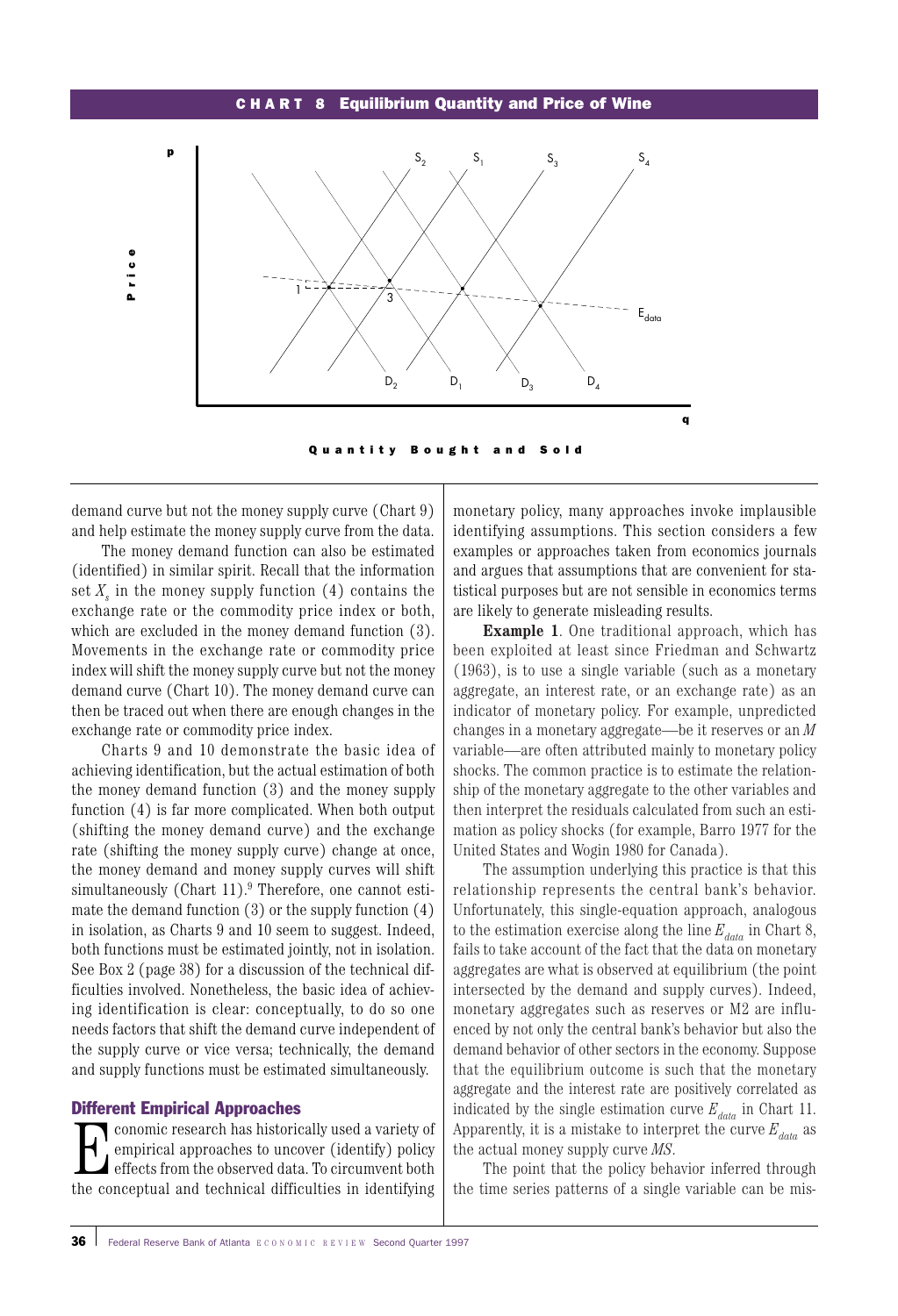#### CHA R T 9 Tracing Out the Money Supply Function





#### CHA R T 1 0 Tracing Out the Money Demand Function



leading was made long ago by Tobin (1970). Tobin presented a dynamic general equilibrium model to show that the same time series evidence used by Milton Friedman and other monetarists could lead to a completely different interpretation of monetary policy effects. Despite Tobin's warning, however, researchers oftentimes continue to use the single-equation approach to modeling monetary policy, at least in part because identifying monetary policy is conceptually difficult and mathematical tools are only now being developed to address the identification issue seriously. 10

**Example 2.** In recognition of both the inadequacy of single-equation approaches and the nature of a central bank's reaction to the state of the economy, recent research on identification of monetary policy has developed ways of handling the complex relationships of multiple economic variables (see Box 2). One approach is to include both policy instruments (such as an interest rate) and other macroeconomic variables (such as the general price level) in the same framework (as in Sims 1992, Grilli and Roubini 1995, Eichenbaum and Evans 1995, and Dungey and Pagan 1997). This approach is certainly a

*<sup>9.</sup> The situation is analogous to that depicted in Chart 3.*

*<sup>10.</sup> Romer and Romer (1989, 1990), following the spirit of Friedman and Schwartz, invent a single dummy variable indicating the changes in U.S. monetary policy. But as Leeper (1997) forcibly argues, the Romers' dummy variable does not identify the Federal Reserve's behavior.*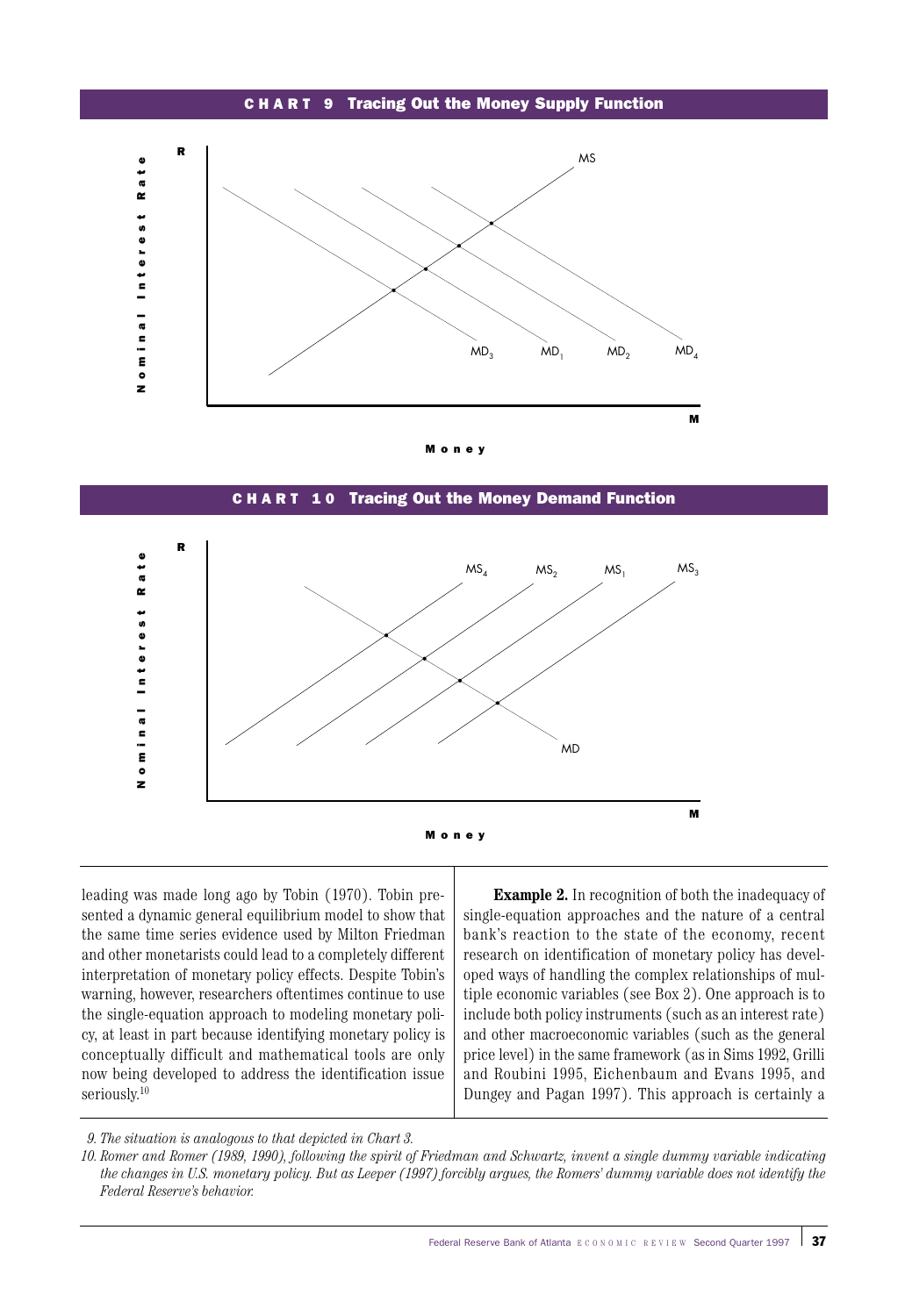# Empirical Methods

This box, focusing on the case of a small open economy, is  $\blacksquare$  largely drawn from Zha (1996). Assume the structural model is of a linear, dynamic form called vector autoregression (VAR):

$$
A(L)y(t) = \epsilon(t), \tag{B1}
$$

where  $A(L)$  is an  $m \times m$  matrix polynomial in lag operator  $L, y(t)$  is an  $m \times 1$  vector of observations of *m* variables, and  $\epsilon(t)$  is an  $m \times 1$  vector of i.i.d. structural shocks so that

$$
E\epsilon(t) = 0, E\epsilon(t)\epsilon(t)' = I.
$$
 (B2)

The reduced form of (B1) can be obtained by multiplying  $A_0^{-1}$ through (B1).

A natural way of estimating the model is to explore the shape of a likelihood function (which describes how likely the model parameters are to lie within a certain range of values) and to obtain the values of parameters that are most likely to occur (the values so obtained are called maximum likelihood [ML] estimates). If the likelihood function is complicated, finding ML estimates may become problematic. For the reduced form of (B1), however, the ML estimates turn out to be simply the ordinary least squares (OLS) estimates in each equation. The OLS estimation is straightforward and can be easily computed using any statistical software package.

To see how the system (B1) can be used to model a small open economy, break (B1) into two blocks—the first block concerns the home (small) economy, and the second block concerns the foreign (the rest of the world) economy. To be specific, let

$$
A(L) = \begin{pmatrix} A_{11}(L) & A_{12}(L) \\ A_{21}(L) & A_{22}(L) \end{pmatrix},
$$

$$
y(t) = \begin{pmatrix} y_1(t) \\ y_2(t) \end{pmatrix},
$$

$$
\epsilon(t) = \begin{pmatrix} \epsilon_1(t) \\ \epsilon_2(t) \end{pmatrix}.
$$

The matrix  $A_{\mu}$  is the coefficient matrix of  $L^s$  in  $A(L)$ , where *Ls* is the lag operator *L* raised to *s* power. In most works of the identified VAR literature, the restrictions are imposed only on  $A_0$ —the contemporaneous coefficient matrix. The ML estimates of  $A_0$  depend only on the estimated covariance matrix  $(\hat{\Sigma})$  of reduced-form residuals; this can be easily seen by writing out the concentrated likelihood function of  $A_0$ (see Sims and Zha 1995 for details):

$$
|A_0|^T \exp\left[-\frac{T}{2}trace\left(\hat{\Sigma}A'_0A_0\right)\right].
$$
 (B3)

Because of (B3), obtaining the estimates of and inference about model parameters is in principle straightforward (Sims and Zha 1995), and when  $A_0$  follows a successive representation, the estimation is straightforward even in practice (Sims 1980).

If the small open economy framework is taken seriously, one will impose the restriction that  $A_{21}(L) = 0$ , meaning that the small country takes changes in foreign economic conditions as given or exogenous. This small-economy restriction makes the easily implemented procedure developed by Sims and Zha (1995) invalid, mainly because the concentrated likelihood (B3) no longer holds. In principle, various iterative procedures can be used. For example, one begins with the unrestricted  $\hat{\Sigma}$  to solve the ML estimate of  $A_0$  with the restriction  $A_{0_{21}} = 0$  imposed. The estimates of other structural parameters  $(A_s, s \ge 1)$  can then be recovered, and a new reduced form covariance matrix is accordingly formed.<sup>1</sup> Use this new matrix to replace the previous  $\hat{\Sigma}$ and repeat the procedure until  $\hat{\Sigma}$  converges.

Since the size of a small open economy model is typically large relative to closed economy models, this iterative procedure not only is cumbersome but can be computationally prohibitive as well, especially when one computes the inference of the ML estimates. Consequently, previous researchers have not accounted for the small open economy features in their models. The method developed in Zha (1996), which allows for more general cases than the small open economy example here, provides a practically feasible way of obtaining the ML estimates as well as their inference.

*1. The details of how the estimates are recovered are discussed in Zha (1996). The idea of this iterative procedure is also mentioned in Dias, Machado, and Pinheiro (1996).*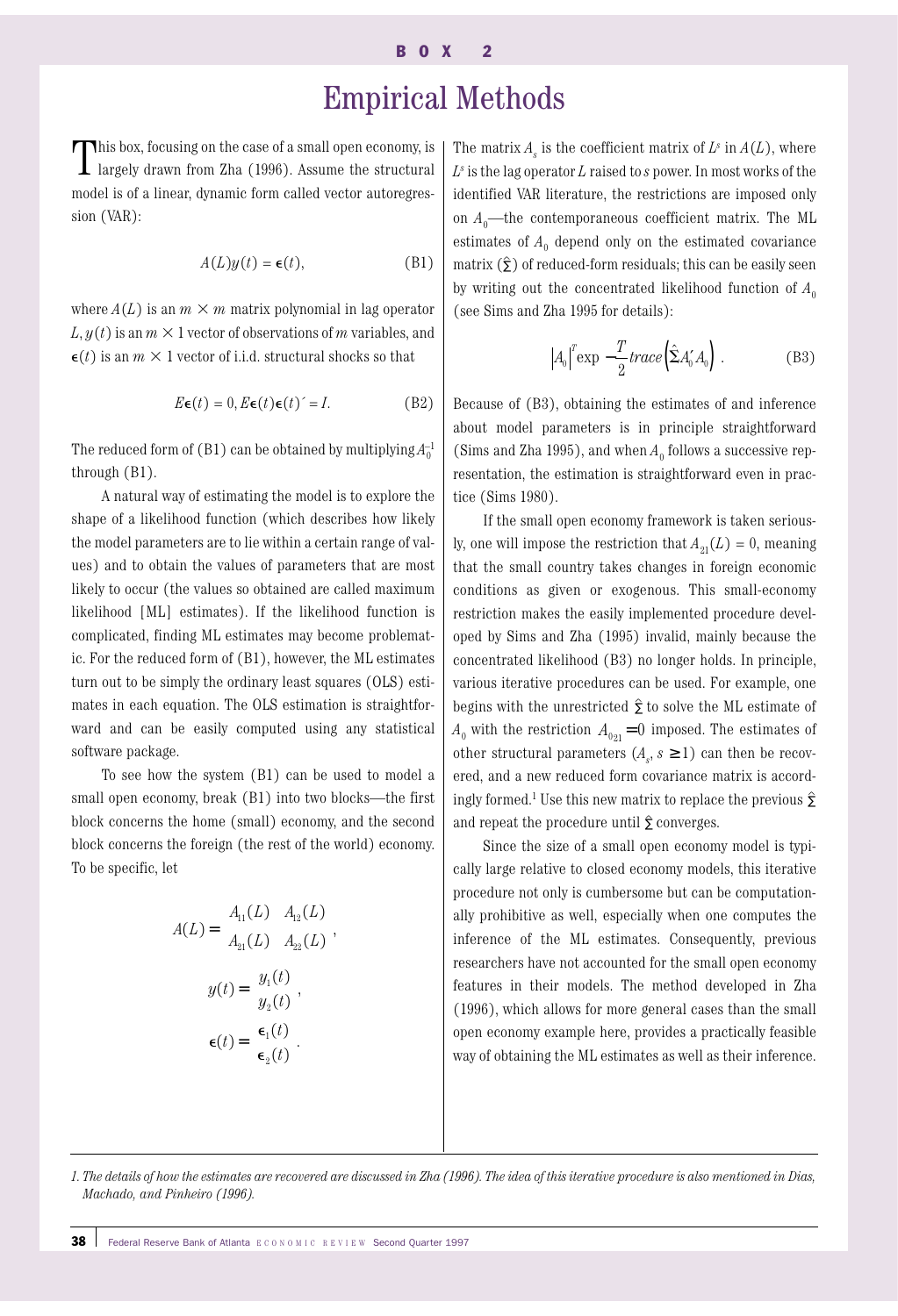CHA R T 1 1 Simultaneous Changes in Money Demand and Money Supply



Money

R $MS<sub>2</sub>$ ominal Interest Rate Nominal Inter est Rate  $MS<sub>1</sub>$ R2 E2  $R_1$  $E_1$ MD z  $M_2$   $M_1$  **M**  $M<sub>1</sub>$ Money

C H A R T 12 Effect of Contractionary Shock  $(E_{\text{mc}})$ 

considerable improvement over that outlined in Example 1. Nonetheless, all these works suffer from a common problem: they make identifying assumptions that seem implausible in the description of a central bank's behavior.

As explained above, identifying assumptions are those that help distinguish different behaviors (for example, demand and supply) in the actual economy. They are necessary because, analogous to the example of demand and supply, one needs some factors that shift only the supply curve in order to identify the demand function (Chart 10) and other factors that shift only the demand curve in order to identify the supply function (Chart 9). While the aforementioned works use assumptions that are convenient for statistical computations, the important difference in the approach called for in the previous sections is that it argues for economically sensible assumptions.

Specifically, the common assumption used in the works cited is that different behaviors follow successive relationships. Although the successive assumption makes it convenient to estimate the model (see Box 2), it seldom represents the structure of the actual economy. For example, in Eichenbaum and Evans (1995) the money stock *M* influences the interest rate *R* contemporaneously but not vice versa, an assumption that essentially takes  $\alpha_{3}$  in the money supply equation (4) to be zero, implying that the money supply is perfectly inelastic (Chart  $5$ ).<sup>11</sup> In their study of the U.S. economy, for example, Eichenbaum and Evans use nonborrowed reserves as *M* and the federal

*<sup>11.</sup> The money demand function is not explicitly specified in their papers.*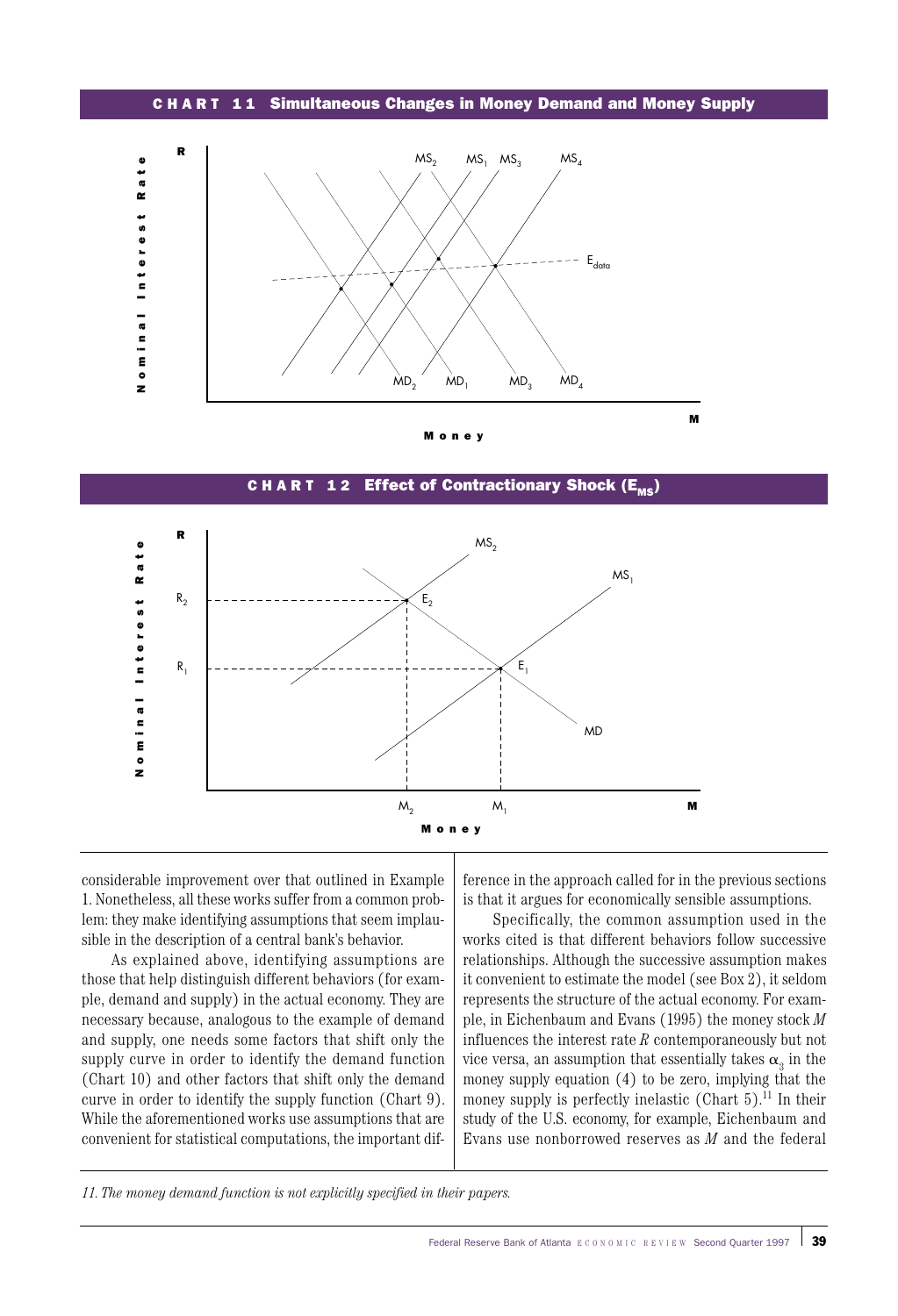

funds rate as *R*. Thus, an inelastic money supply ( $\alpha_3 = 0$ ) means that the Federal Reserve does not respond, within the month, to fluctuations in the federal funds rate. In fact, the Federal Reserve frequently influences the federal funds rate in pursuit of its objective, so the assumption that money supply is perfectly inelastic seems at odds with the Federal Reserve's targeting of the federal funds rate. It is therefore not surprising that this extreme assumption would lead to results that are inconsistent with views widely held by both policymakers and economists (Gordon and Leeper 1994 and Leeper 1995).

Before reviewing an example of these inconsistent results, it is important to explain the concept of contractionary monetary policy shock that is often used in economics journals. Recall that this article uses the phrase *policy shocks*— $\epsilon_{MS}$  in the money supply equation (4)—to describe unpredicted shifts in monetary policy. Thus, the shock  $\epsilon_{MS}$  in equation (4) is said to be contractionary if it shifts the money supply curve to the left (from  $MS<sub>1</sub>$  to  $MS<sub>2</sub>$ in Chart 12), moving the equilibrium outcome from point  $E_1$  to point  $E_2$ . The word *contractionary* is adopted because, subsequent to this shock, the money stock *M*

contracts from  $M_1$  to  $M_2$  while the interest rate R rises from  $R_1$  to  $R_2$ .

Now, to present an example, consider one of the firmly established views in policy analysis: the price level falls after an unpredicted contraction in monetary policy. When one uses Eichenbaum and Evans's successive assumption to model several industrial countries such as the United States, Japan, and Germany, the model generates the inconsistent result (often termed the price puzzle) that the price level would rise, not fall, in response to a contractionary monetary policy shock (Chart  $13$ ).<sup>12</sup> If the model is intended to be useful for policy decisions, such a puzzle is indeed troublesome because it implies that monetary policy must expand the money stock (or lower the federal funds rate) in order to lower inflation. Would one recommend such a policy? Does anyone really believe that inflation will fall if the central bank increases the supply of money (or lowers interest rates)?

When a model produces inconsistent results such as the price puzzle, one needs to examine carefully the underlying (identifying) assumptions to see if they make good economic sense. If a central bank reacts quickly to changes in the interest rate, it makes no economic sense to assume that the interest elasticity  $\alpha_3$  in the money supply equation (4) is zero. If one insists on a successive representation by letting  $\alpha_3$  be zero, equation (4) is then no longer the policy reaction function (or the money supply function).

**Example 3**. The above example suggests that a reasonable identification of the central bank's behavior inevitably leads to a breakdown of the successive representation commonly used in economics journals. A recent work of Cushman and Zha (1997) argues for a better representation of policy's systematic behavior and makes progress in the specification and estimation of behavioral relationships. In that study, both the money demand equation and the money supply equation are in the same form as equations (3) and (4) in this article. Using Canada as a study case, the paper devotes special attention to Canada's relationship with the U.S. economy and the systematic component  $(\alpha_{3}R + \alpha_{4}X_{s})$  in the policy reaction function  $(4)$ . In particular, the set  $X_s$  contains a wide variety of macroeconomic variables to which the Bank of Canada would react. Some information, such as output and the general price level in both Canada and the United States, is not readily available to the Bank of Canada in a timely fashion (because data such as industrial output and the consumer price index for a given month are not released until after the end of the month). These pieces of information are therefore excluded from  $X<sub>s</sub>$  in the money supply function  $(4)$ . The Bank of Canada, however, can react quickly to changes in other key macroeconomic conditions—the exchange rate, the U.S. interest rate, and commodity prices—for which data are available daily. These economic conditions convey infor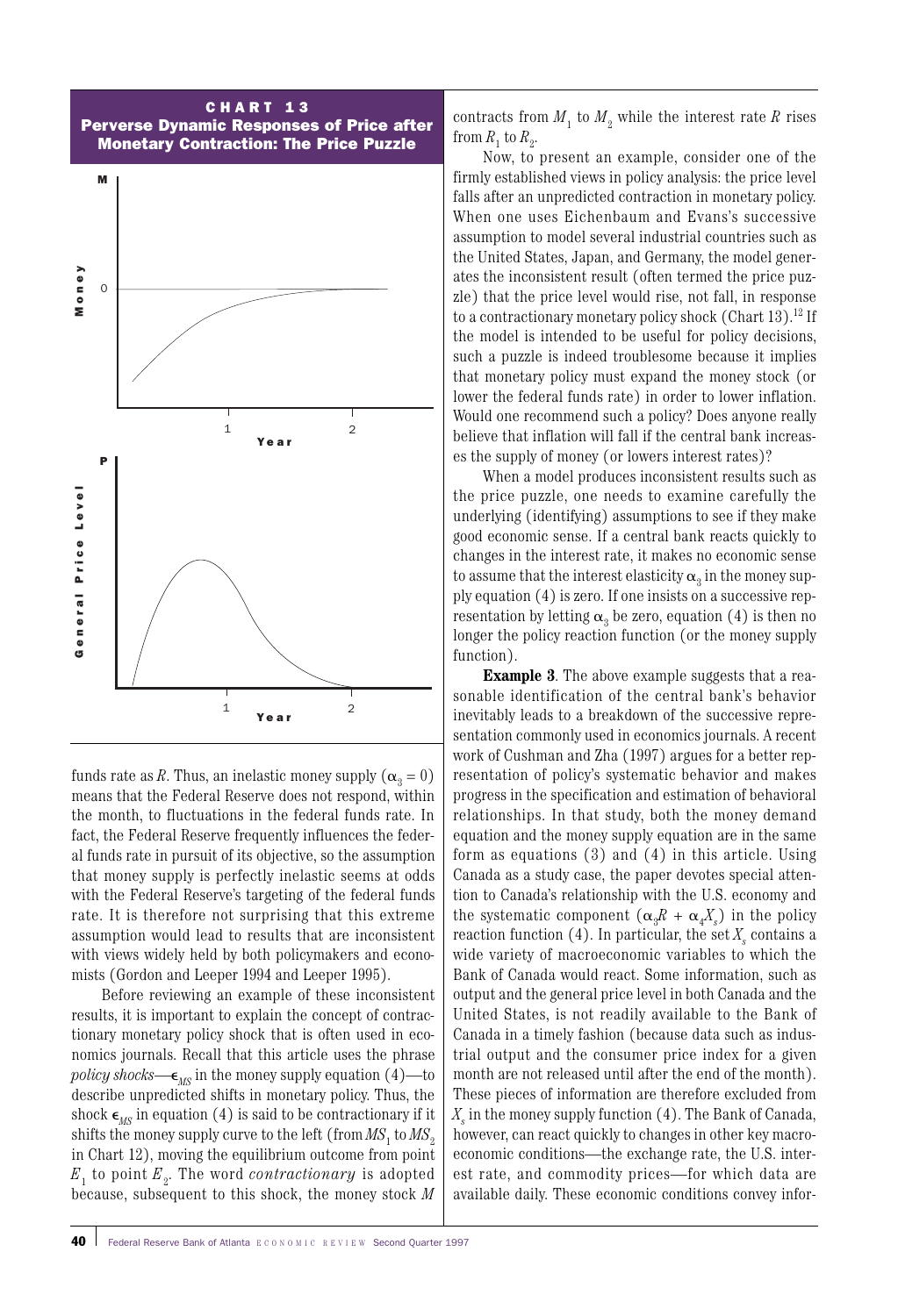mation about the current state of both the Canadian economy and the U.S. economy, about possible actions in U.S. monetary policy, and about future inflation.

The estimated money demand and money supply curves by Cushman and Zha (1997) are depicted in Chart 14. The money supply is almost inelastic to the domestic interest rate but, as shown in Chart 15, very elastic to the exchange rate. This condition implies that the Bank of Canada, unlike the Federal Reserve, responds mainly to changes in the exchange rate rather than to the domestic interest rate. Evidently, systematic behavior of central banks may differ across countries (such as the United States and Canada). For the U.S. economy, it is a mistake to assume the interest elasticity  $\alpha_3$  in the money supply function (4) to be zero because the Federal Reserve targets the federal funds rate. In other words, assuming  $\alpha_3 = 0$ may be expedient statistically, but it yields results that are not sensible. For the Canadian economy, it is a mistake to assume the exchange elasticity in the money supply function to be zero because, as shown in Chart 15, the Bank of Canada responds to changes in the exchange rate. Indeed, if the exchange rate elasticity were assumed to be zero, the price puzzle, which does not exist in Cushman and Zha's original model, would be present.

The above example of identifying Canadian monetary policy shows the importance of using sensible identifying assumptions even though such assumptions may raise empirical difficulties. Identifying the U.S. monetary policy involves a similar task of separating the Federal Reserve's behavior from the private sector's behavior. Leeper, Sims, and Zha (1996) discuss how difficult it is to achieve reasonable identification of U.S. monetary policy. Understanding each country's relationship with the rest of the world and each central bank's systematic behavior is a necessary step when one makes identifying assumptions.

This section reviews several identification approaches used in policy analysis. Some, such as the single-equation approach, fail to separate policy's systematic response to the state of the economy from the response of the economy to policy (supply from demand). Those that attempt such separation have often imposed extreme assumptions that would lead to inconsistent or puzzling results. All the examples discussed echo the same message: avoiding extreme or unreasonable identifying assumptions when modeling monetary policy in a given country is crucial for eliminating puzzling results, achieving correct identification, and producing sensible monetary policy analysis.

## Conclusion

T he monetary policy reaction in any actual economy is complicated, and "the policy framework is a pragmatic one. There are no simple rules" (Duguay



Money

Source: Adapted from Cushman and Zha (1997).



and Poloz 1994, 197). The discussion here establishes the importance of identifying monetary policy, explains the difficulties involved in identification, cautions about the potential danger of making extreme assumptions about the behavioral relationships, and sheds some light on the progress there has been toward adequately identifying monetary policy (as in Cushman and Zha 1997). In particular, the article uses the simple examples of demand and supply to illustrate how quickly the difficulty in identification of monetary policy can become overwhelming if

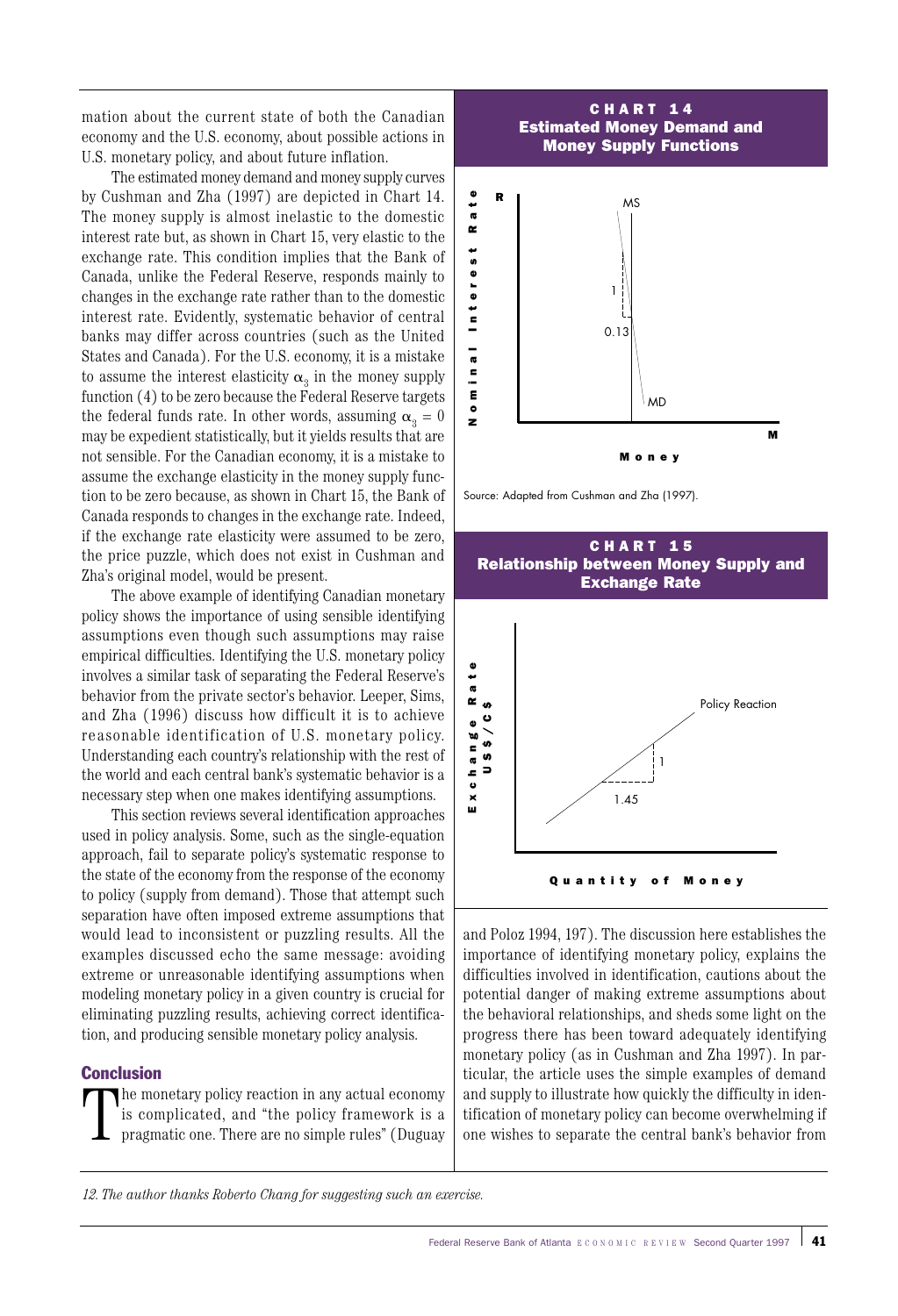others' behavior in the economy. The difficulty contributes to the disparity and uncertainty in economists' views on the effects of monetary policy.

The essential point is that because of the complexity inherent in monetary policy reaction unique to different countries, an economic model usable for policy analysis in a given country requires both cogitable reasoning conceptually and serious effort empirically. Notwithstanding significant progress in both theory and

econometrics, the gap between economic theory and empirical observations is still wide because theoretical models have not yet produced the same time series pattern of macroeconomic variables as those that characterize the actual economy. The challenge in future research is to narrow the gap and move toward a good economic model usable for a discussion of actual policy effects in different countries.

## REFERENCES

BARRO, ROBERT J. 1977. "Unanticipated Money Growth and Unemployment in the United States." *American Economic Review* 67 (March): 101-15.

BARRO, ROBERT J., AND ROBERT F. LUCAS. 1994. *Macroeconomics*. Burr Ridge, Ill.: Richard D. Irwin, Inc.

BATTEN, DALLAS S., MICHAEL P. BLACKWELL, IN-SU KIM, SIMON E. NOCERA, AND YUZUVU OZEKI. 1990. "The Conduct of Monetary Policy in the Major Industrial Countries: Instruments and Operating Procedures." International Monetary Fund Occasional Paper 70, July.

COOLEY, THOMAS F., AND GARY D. HANSEN. 1995. "Money and the Business Cycle." In *Frontiers of Business Cycle Research*, edited by Thomas F. Cooley, 175-216. Princeton, N.J.: Princeton University Press.

CUSHMAN, DAVID O., AND TAO ZHA. 1997. "Identifying Monetary Policy in a Small Open Economy under Flexible Exchange Rates." *Journal of Monetary Economics* 39 (June, forthcoming).

DIAS, FRANCISCO C., JOSE A.F. MACHADO, AND MAXIMIANO R. PINHEIRO. 1996. "Structural VAR Estimation with Exogeneity Restrictions." *Oxford Bulletin of Economics and Statistics* 58 (May): 417-22.

DORNBUSCH, RUDIGER, AND PAUL KRUGMAN. 1976. "Flexible Exchange Rates in the Short Run." *Brookings Papers on Economic Activity*, no. 3:537-75.

DUGUAY, PIERRE, AND STEPHEN POLOZ. 1994. "The Role of Economic Projections in Canadian Monetary Policy Formulation." *Canadian Public Policy* 20, no. 2:189-99.

DUNGEY, MARDI, AND ADRIAN PAGAN. 1997. "Towards a Structural VAR Model of the Australian Economy." Australian National University, unpublished manuscript.

EICHENBAUM, MARTIN, AND CHARLES EVANS. 1995. "Some Empirical Evidence on the Effects of Shocks to Monetary Policy on Exchange Rates." *Quarterly Journal of Economics* 110 (November): 975-1009.

FRIEDMAN, MILTON. 1992. *Money Mischief: Episodes in Monetary History*. New York: Harcourt Brace Jovanovich.

FRIEDMAN, MILTON, AND ANNE J. SCHWARTZ. 1963. *A Monetary History of the United States, 1867-1960*. Princeton, N.J.: Princeton University Press.

GORDON, DAVID B., AND ERIC M. LEEPER. 1994. "The Dynamic Impacts of Monetary Policy: An Exercise in Tentative Identification." *Journal of Political Economy* 102 (December): 1228-47.

GRILLI, VITTORIO, AND NOUVIEL ROUBINI. 1995. "Liquidity and Exchange Rates: Puzzling Evidence from the G-7 countries." Yale University, unpublished manuscript.

LEEPER, ERIC M. 1992. "Facing Up to Our Ignorance about Measuring Monetary Policy Effects." Federal Reserve Bank of Atlanta *Economic Review* 77 (May/June): 1-16.

. 1995. "Reducing Our Ignorance about Monetary Policy Effects." Federal Reserve Bank of Atlanta *Economic Review* 88 (July/August): 1-38.

. 1997. "Narrative and VAR Approaches to Monetary Policy: Common Identification Problems." *Journal of Monetary Economics* 40 (forthcoming).

LEEPER, ERIC M., CHRISTOPHER A. SIMS, AND TAO ZHA. 1996. "What Does Monetary Policy Do?" *Brookings Papers on Economic Activity*, no 2:1-78.

MCCALLUM, BENNETT T. 1989. *Monetary Economics: Theory and Policy*. New York: Macmillan.

MISHKIN, FREDERIC S. 1992. *The Economics of Money, Banking, and Financial Markets*. 3d ed. New York: Harper Collins.

ROMER, CHRISTINA D., AND DAVID H. ROMER. 1989. "Does Monetary Policy Matter? A New Test in the Spirit of Friedman and Schwartz." In *NBER Macroeconomics Annual 1989*, edited by Olivier J. Blanchard and Stanley Fischer, 121-70. Cambridge, Mass.: MIT Press.

-. 1990. "New Evidence on the Monetary Transmission Mechanism." *Brookings Papers on Economic Activity*, no. 1:149-98.

SIMS, CHRISTOPHER A. 1980. "Macroeconomics and Reality." *Econometrica* 48 (January): 1-48.